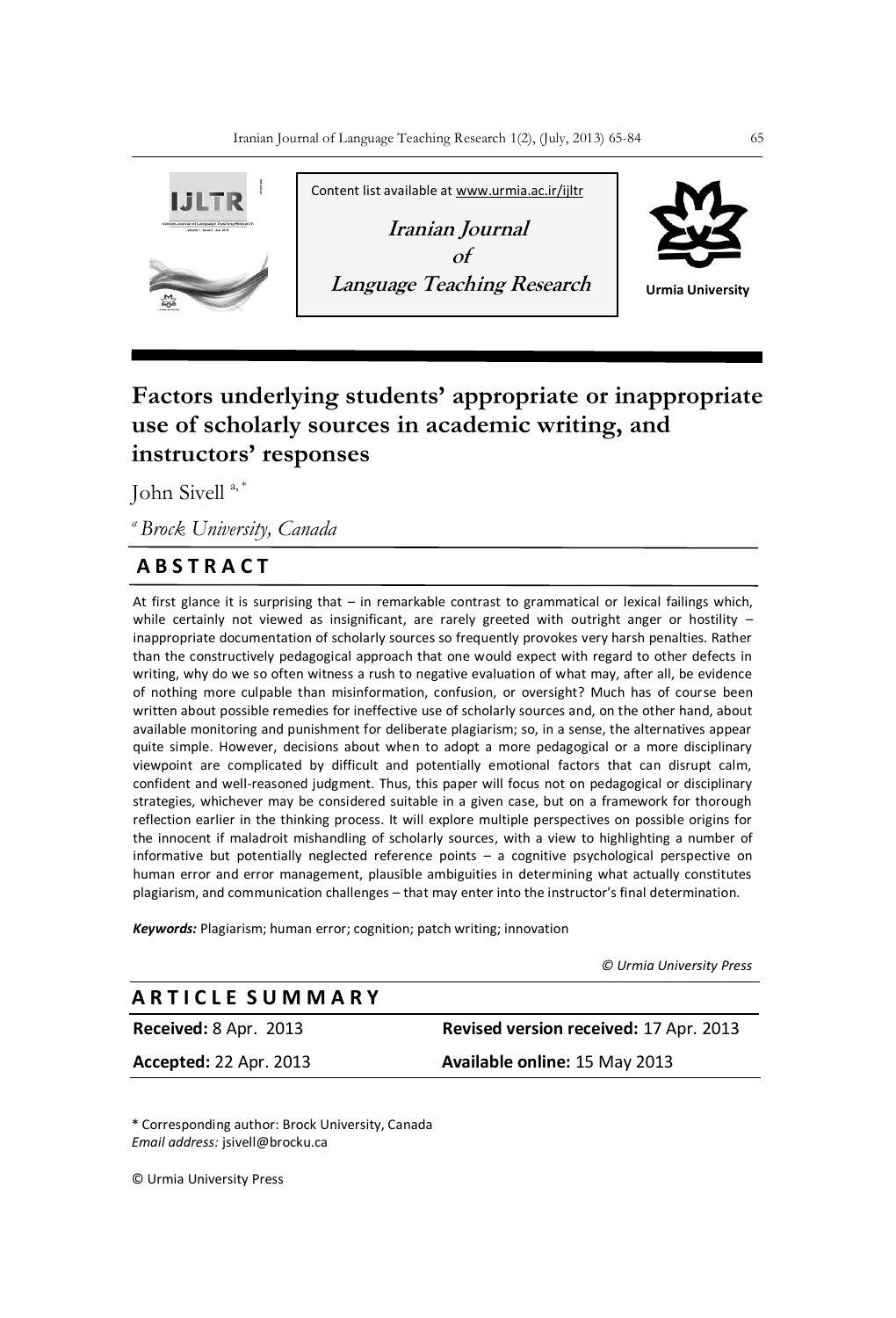#### **Introduction**

To echo Shakespeare's well-known observation about true love, the course of understanding and appropriately using scholarly sources never did run smooth. Difficulties confront not only students attempting to master and employ the necessary conventions, but also instructors struggling to explain and enforce them. Indeed, especially in first- or second-year university courses that entail an element of written work, considerable effort may be devoted to elucidating, teaching, monitoring, rewarding and even policing the various forms of academically acceptable paraphrase, quotation, and general reliance on scholarly sources. Naturally, these important endeavors have attracted considerable scholarly attention, but we should also bear in mind additional aspects of the question, which may arise *prior to* or *after* recommendations for best pedagogical practices as such. These include criteria for separating culpably from innocently unacceptable use of sources, and strategies to promote wide adoption of the most constructive viewpoints on the issue. Although, as the following pages will make plain, very interesting work in this area is already available, there is reason to believe that more can be done. Thus, the purpose of this discussion is to propose an innovative, more comprehensive framework for reflecting on students' appropriate or inappropriate use of scholarly sources in academic writing.<sup>1</sup>

At the outset, it is worth drawing attention to the anger, hostility, and harsh penalties that students' inappropriate documentation of scholarly sources so frequently provokes, a reaction that contrasts with the more temperate and constructive response that typically greets other errors in written work, such as those involving syntactical or lexical inaccuracies. While it is obvious that deliberate efforts at deception deserve commensurate discipline, there is also room for hearing students' protestation that their alleged transgression was the result of innocent misinformation, confusion, or oversight. Moreover, to be even-handed, we should ponder the sobering possibility that fully comprehending all implications of the intricate process of using sources acceptably – or sliding into unacceptable practice – can on occasion tax the discernment not only of learners but also of their teachers, no matter how faithfully either attempts to address the issue. Although there is nothing to gain from adopting a stance of facile relativism, our insight into this phenomenon may become subtler, better-reasoned, and therefore also more decisive through a review of certain informative but potentially neglected perspectives: notably, the cognitive underpinnings of human error and its possible reduction; plausible ambiguities around determining what actually constitutes plagiarism; and communication challenges that may inject an emotional element into what is already the very difficult task of responding appropriately to unsatisfactory use of academic sources. For the sake of initial simplicity, these matters will be taken up separately and in succession, but of course they are not entirely independent of each other. Thus, connections among them will be highlighted as they emerge along the way.

#### **Human Error in General**

-

James Reason has, over a number of years, developed a very thought-provoking framework for thinking about the cognitive process of human error, first elaborated at length in Reason (1990), and revisited in Reason and Hobbs (2003). For Reason, it is essential to seek a psychological model that can explicate "not only correct performance, but also the more predictable varieties of human fallibility" (1990, p. 1), and he argues that study of real-life error patterns can give rise to "more global theories of cognitive control than are usually derived from laboratory experiments"

<sup>1</sup> It is important to note that, although various forms of academic dishonesty are often discussed together, the focus of this paper is specifically on plagiarism in the form of culpably inadequate paraphrase.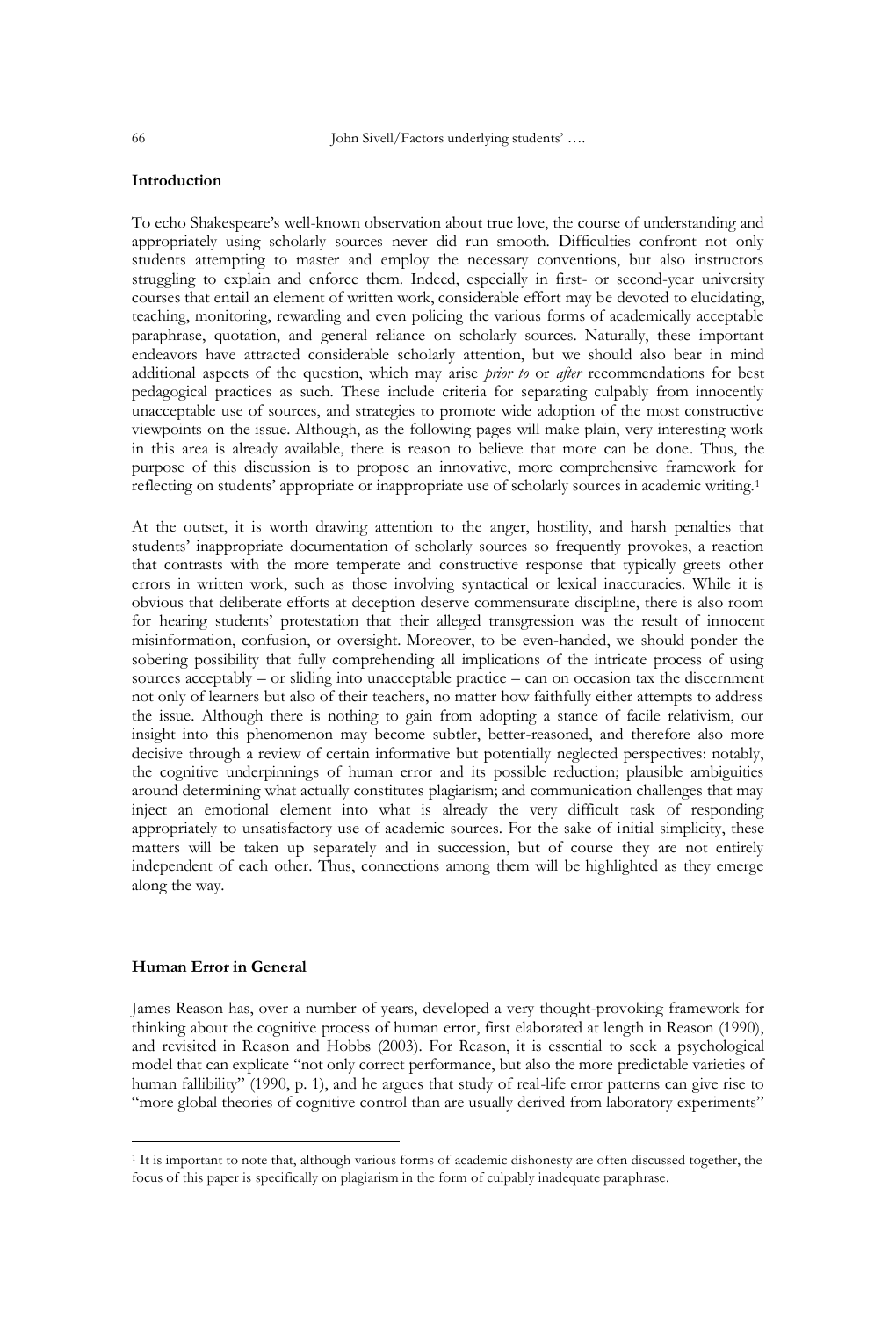(1990, pp. 2-3). Reason's impressive findings focus especially on "the terrible cost of human error" in such realms as aviation, power generation, and industry (1990, p. 1); he certainly does not directly address the issue of academic error in the use of scholarly sources. Still, it is encouraging to note Reason's assertion that "errors appear in very similar guises across a wide variety of mental activities" (1990, p. 2), and in fact many of his illustrations come from outside the domain of "high-risk technologies" of most concern to him (1990, p. 248). On that basis, there are grounds for judiciously applying key elements of his basic framework for the purpose of elucidating the matter at hand: factors underlying students' and instructors' decisions around the use and reporting of academic sources.

Reason divides human errors into two categories. "Slips and lapses" result from "some failure in the execution" of a habitual move that actually is based on a perfectly acceptable intention. By contrast, "[m]istakes" stem from "deficiencies or failures in the judgmental and/or inferential processes" leading to an intended course of action that is therefore defective in itself (1990, p. 9). Although the details of the proposed framework extend further, this initial contrast is already very important when evaluating possible academic misconduct because, "[t]he notions of intention and error are inseparable" in the sense that moral or criminal responsibility for a misstep depends on the "will" of the actor (1990, pp. 5, 7). In other words, it may be difficult to attach guilt to an action that was committed unintentionally, which is, of course, an excuse that one often hears. But this will receive more attention later. For the moment, we should note that the above distinction also opens the way to a different sort of complication: Reason observes that "mistakes are likely to be more subtle, more complex and less well understood than slips" and that "[b]y their nature, mistakes are also far harder to detect" (1990. p. 9).

The above gradation of complexity and fugitivity – with simple skilled-based (SB) slips or lapses classified as easier both to perceive and to understand – is succeeded by a further discrimination, between "rule-based" (RB) and "knowledge-based" (KB) mistakes (Reason, 1990, p. 53). This sets up a three-level progression, succinctly categorizable as focusing on "routine tasks", "trainedfor problems", and "novel problems" (Reason & Hobbs, 2003, pp. 28-9). SB performance is identified as "primarily a way of dealing with routine and unproblematic activities in familiar situations", where there is in fact no perceived difficulty, whereas RB performance only enters the picture after there is "awareness that a problem exists" (1990. p. 56). Thus, elements of effort and stress gradually begin to appear at the RB level because, although in some respects RB resembles SB performance – since both are associated with reliance on a "repertoire" of accumulated experience that can make action seem relatively smooth-flowing  $(1990, p. 57) - RB$ problem solving, additionally, requires deliberate selection among "well-tried 'troubleshooting' rules‖ (1990, p. 57). This increase in exertion is further magnified at the KB level, where there are no more ready-made routines or rules, and "an adequate path to a desired goal is something that lies 'out there', waiting to be discovered by the problem solver. Apart from inspired guesses, the only way forward is by trial and error" (1990, p. 158).

The RB and the KB levels of performance also partially resemble each other – with mistakes at either level – "the actions may run according to plan, but ... the plan is inadequate" (Reason, 1990, p. 53). However, the explanation differs by level: RB problem solving may go wrong if an unsuitable rule is chosen from among those on file, whereas with KB problem solving the actor is "forced to resort to intentional processing" in "largely uncharted territory" (1990, pp. 57). Consequently, it is not surprising that SB performance, when available, is the preferred mode because it is so comfortably "automatic" (1990, pp. 56, 57), nor that KB performance is distinguishable from both SB and RB because it is significantly "more effortful" than either (1990, p. 67).

The boundary between RB and KB problem solving is important; movement from RB up to KB – as well as the temptation to move from KB back down to SB as soon as possible – deserves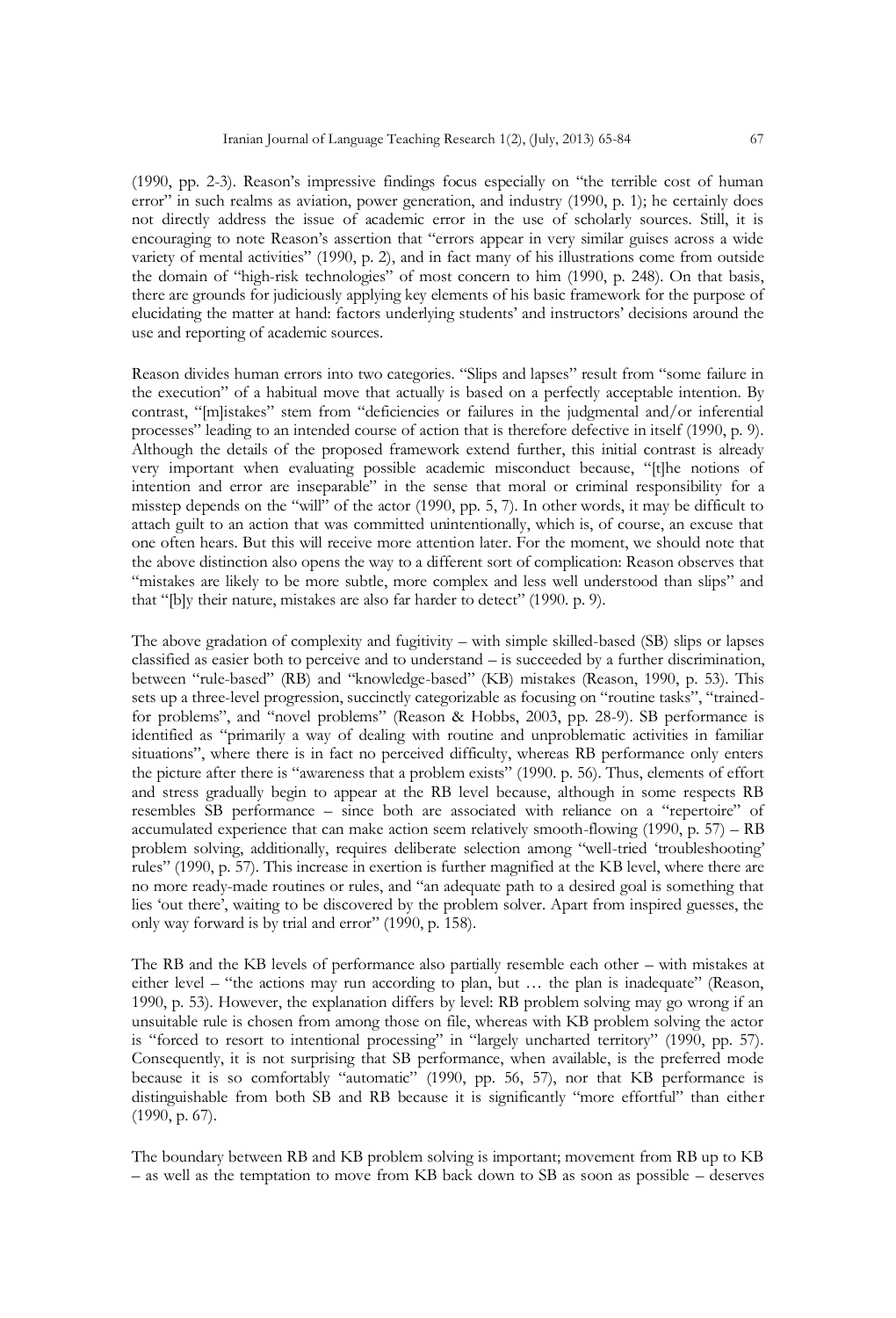particular attention. Among the psychological foundations for his model of error – also including frame theory, script theory, and memory organizing packets – Reason refers to schema theory (1990, pp. 25-6, 51-2, 33-6), which of course is very familiar to applied linguists, and which underpins his observation that both admirable expert performance and lamentable error may flow from the same core principle that "human beings are furious pattern matchers" with a strong propensity to "exploit the parallel and automatic operations of specialized, pre-established processing units" (1990, p. 66). As a result, "human beings are strongly biased to search for  $\dots$ a prepackaged solution at the RB level *before* resorting to the far more effortful KB level, even when the latter is demanded at the outset" (1990, p. 65, emphasis in original). In Reason's view, KB performance – including KB mistakes, when they occur – can be clearly differentiated from RB in that KB performance "occurs when the problem solver realizes that none of his [or her] rulebased solutions is adequate to cope with the problem" (1990, p. 67).

As will appear in more detail throughout this discussion, the preceding points seem relevant not only to learners but also to teachers. Without falling into the trap of "squishily relativistic" laxness (Mallon, 1989, p. 99), we should bear in mind the obvious fact that decision making about suspected plagiarism can entail extremely negative outcomes. The burden of responsibility is therefore as real for us in the classroom as it is for the managers and technicians whom Reason studies in industrial settings; thus, as a foundation for due diligence, we need to entertain a number of probing questions. Most immediately, just confining ourselves to the matter of students' academic conduct, we should review three typical excuses – or perhaps acceptable explanations – for paraphrasing practices that may in fact not be blameworthy even if they are faulty: unawareness at the time of the action, circumstantial factors, and unclear understanding of expectations.

#### *a) Claimed unawareness of error until after the fact*

Especially when phrase-matching software is used, multiple small matches sometimes appear throughout an essay, a pattern that students may readily recognize if it is later drawn to their attention. This might reflect "patchwriting", which could be viewed either as an attempt to evade charges of plagiarism by making just trivial changes in the source text, or as an inept but honest effort "to observe proper academic conventions" (Howard, 1993, pp. 234, 236). Either way, the behaviour would be a more or less deliberate, but the apparent intention – and probably the consequences – would differ significantly. However, one difficulty still remains: can students really be unaware of doing something that, afterwards, they can readily perceive, especially when they have perhaps had the matter drawn to their attention before? A learner claiming to be in that situation might of course be insincere but, on the other hand, the answer to the question might well be *yes*.

Reason notes that error may result from the "intrusion" of a habitual routine (1990, p. 68) that, although not suited to the specific circumstances, can encroach inappropriately on account of its "high frequency of ... prior use" (Reason, 1990, p. 108), and in fact this effect has been observed in interviews with students who had run into problems: "In some cases student understandings developed prior to university seemed to take precedence over the message we had been delivering about plagiarism" (Ireland & English, 2009, p. 10). Thus, patchwriting could be a familiar strategy for "entry-level manipulation of new ideas and vocabulary" (Howard, 1993, p. 233) that is difficult to banish after it has outlived its utility. In a slightly different way, such a mechanism might even help explain "cryptomnesia, or unconscious plagiarism" (Roig, 2001, p. 308), associated with unintended copying of parts of a very well-known text, and – especially in connection with patchwriting – we should note Reason's assertion that ingrained SB or RB routines are "largely automatic", unfolding in a "mainly unconscious" manner (Reason, 1990, p. 57; Reason & Hobbs, 2003. p. 25). Additionally, especially with SB performance, "attention capture" – i.e. distraction – is a very common error-producing phenomenon (Reason, 1990, p.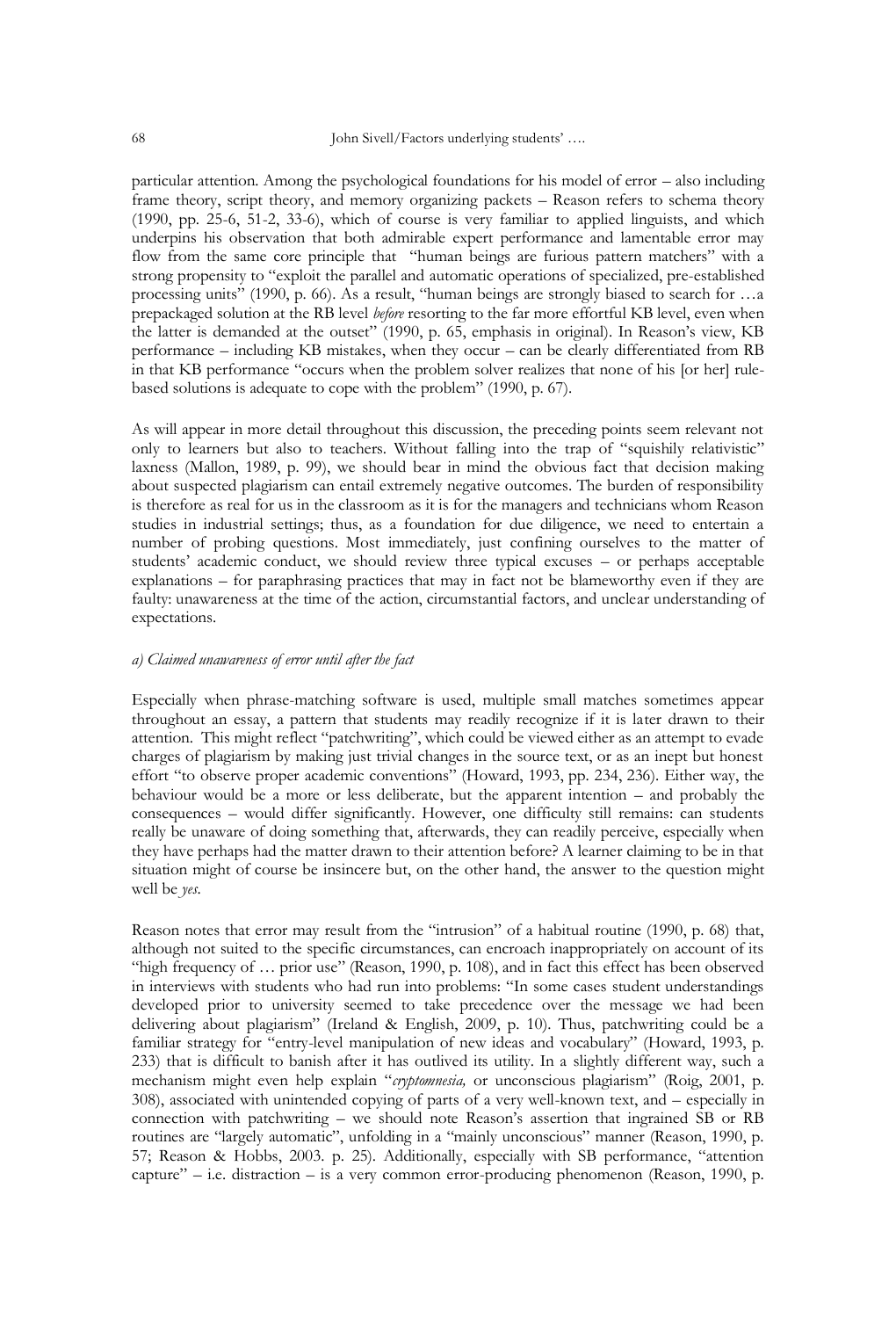61). Since the attention-overwhelming demands of learning to "manipulate academic language" have been specifically implicated as a possible cause of patchwriting (Howard, 1993, p. 233), distraction should not be dismissed too lightly. Although it has been postulated that claims of unconscious plagiarism seem "more plausible" with respect to an "idea" from a source, than actual "words" (Posner, 2007, p. 99), the case for innocent patchwriting is not dismissible out of hand. And if either habit intrusion or distraction is the cause, a strictly rational KB interpretation – i.e. that the student has an actual knowledge gap regarding plagiarism (or is lying) – would ignore the potential SB or RB component of the problem: especially when the error is easy to recognize in hindsight, insufficient knowledge does not seem to be the obstacle. Instead of renewed problem-solving on the KB level, where the goal would be new information reflecting a more accurate "mental model" of the problem "at the knowledge-based level" (Reason & Hobbs,  $2003$ , p. 28), the student might benefit more from an element of "error wisdom": a more general set of "basic mental skills [to help performers] ... recognize and, if possible, avoid situations with a high error potential" at the SB or RB level (Reason, 2004a, p. 31). Reason evocatively terms such skills "intelligent wariness" (2000, p. 395).

#### *b) Circumstantial factors*

Reason also observes that certain "latent conditions" in any system – including, we may surmise, a program or syllabus – can make it error-prone (Reason, 2000, p. 395). In the academic context, we not illogically stress time-management as an important virtue of well-organized students, but we should still be open to the important impact of simple-seeming "time pressure" (Reason, 2000, p. 395; likewise Reason & Hobbs, 2003). The risk of SB or RB errors rises with an increase in time pressure and/or another, also time-related factor, "tiredness" (Reason & Hobbs, 2003, p. 104; likewise, Reason, 2000). Although such errors are usually frustratingly apparent to the actor after the fact, unhelpful structural circumstances may make them unnecessarily difficult to avoid at the time. Reason warns against exaggerating the degree to which people really are "free agents", which can lead to overstatements of how "obvious" it is that "an individual (or group of individuals) must have been responsible" for a given error (Reason, 2000, p. 394), when in fact error-prone circumstances could have contributed mightily. In order to take account of this kind of circumstantial influence, Reason advises an approach to accountability for error reduction that includes both a "system" and a "person" component (2000, p. 393).

#### *c) Unclear grasp of expectations*

Reason strongly emphasizes (1990, pp. 61 ff, esp. 64) that, when a difficulty arises with a usually fluent SB routine, problem-solving will move first to the RB level in an attempt to recognize the unforeseen new challenge and apply a different rule. In our case, this might involve a student's noticing an unexpectedly negative reaction to his or her customary practice of patchwriting, possibly leading to selection of an alternate rule for more effective paraphrase. If the problem can be solved at that level, performance will return to SB. However, the student may not yet possess the necessary rule. Possibly, as Howard (1993) comments, control of fully-developed paraphrasing rules for expository texts may lag behind mastery of that principle with respect to narrative, so that the rule might as yet have little or no place in the individual's overall conception of academic writing. In that case, in order to cope with the unanticipated situation, problemsolving must proceed to the KB level, seeking a new mental model of academic writing that accommodates integrating expository scholarly sources without patchwriting. Then, finally, if/when that can be achieved, a new rule may be established and at least a tentative return to SB performance attempted. Plainly, such a venture into KB problem solving involves much more exertion than performance at the SB level, and also considerably more than the comparatively effortless RB selection of a more suitable rule from those already in memory. Furthermore, embarking on KB problem solving will typically be triggered by disquieting "affective factors" that stem from a "complex interaction between subjective uncertainty and concern". Thus, a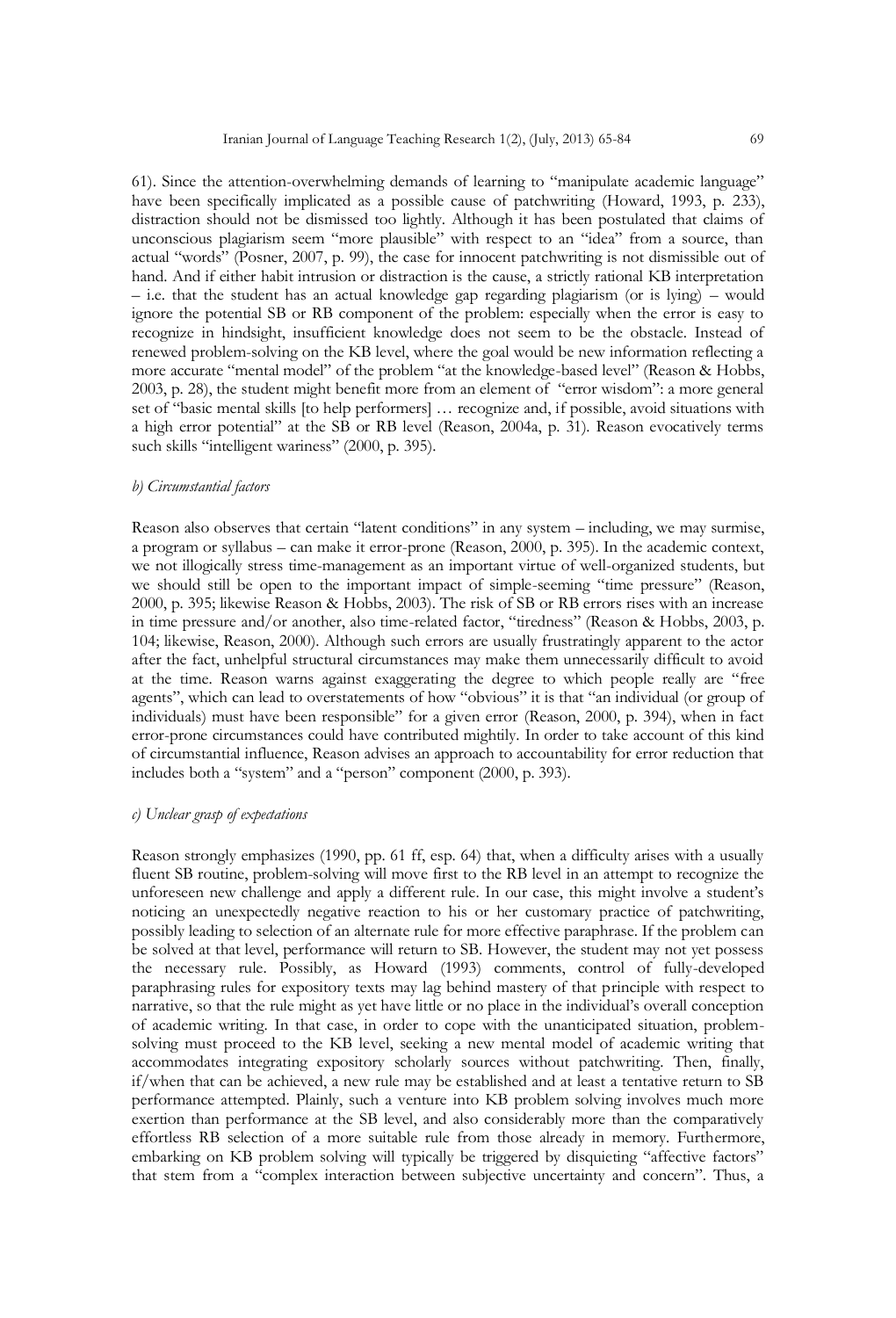dangerously over-hasty cessation of KB processing may occur as soon as "an adequate (or apparently so) problem solution" seems available, so as to return to more comfortable SB performance (Reason, 1990, p. 67).

Overcoming such a challenge would plainly represent very significant learning progress, but it would not be easy; so, in order to support it, we need to be extremely clear about our expectations for paraphrase, quotation, and scholarly reporting in general. Yet, it has quite often been observed that criteria for paraphrase and plagiarism are potentially vague (Howard, 1993) or even inconsistent (Roig, 2001), and that point will in fact be taken up later. More immediately relevant is what Reason and Hobbs term "the paradox of expertise", according to which, "skilled people are no longer able to describe their actions in words" even when the performance in question is as mundane as driving a screw, typing, or descending a flight of stairs (2003, p. 25). How much more arduous must be the task of explicitly describing techniques and criteria for acceptable academic writing! But such support and guidance will be crucial for students called to cross the boundary between the RB and KB levels of problem solving: when we oblige our students to enter the KB realm in order to master the features of a new writing style, we must appreciate how demanding and even painful that assignment might be. As part of the whole process of "taking on an identity" as a writer in a new academic context, appropriate referencing strategies will be more than simple rules that can be "taught or acquired just through textual features and teaching of those features or conventions" (Valentine, 2006, p. 104).

Of course, students can and do learn such brand new capacities, but – given both the novelty of the information, and the risk of curtailing the process prematurely – we must be prepared for the fact that, relative to the number of opportunities, "performance at the knowledge-based level ... [is] intrinsically more error prone than at the other two levels" (Reason, 1990, p. 167), which underlines the need for excellent guidance. However, for instructors who themselves are expert writers, appropriate use of sources may be so familiar as to have become not only very *difficult* to describe explicitly but also – since fluent SB or RB performance is so effortless – apparently *unnecessary* to depict in detail because, surely, no one would require such laborious precision! As expert practitioners, we have access to "a large stock of appropriate routines to deal with a wide variety of contingencies", with little or no conscious effort (Reason, 1990, p. 58), but this should not blind us to the possibility that novices may wrestle with seemingly elementary phases of the same process. A claim of not having understood expectations may of course be disingenuous, but it may be legitimate, too, even after repeated exhortations.

#### **Plausible Ambiguities in Determining What Constitutes Plagiarism**

Measurements and perceptions of the high frequency of plagiarism – as a specific problem in itself, or combined with other offenses under the general heading of academic dishonesty – may be taken to support the inference that appropriate paraphrasing of scholarly sources is an especially difficult challenge for students. From at least as early as the 1980s, there have been depictions of such misconduct as "one of the main problems in education today" (Singhal, 1982, p. 775), or even as "epidemic" (Haines, Dickhoff, LaBeff, & Clarke, 1986, p. 342), setting the stage for Williams' (2001) later comment that academic dishonesty in various forms "has always been a problem for teachers" (p. 225). Certainly, the statistics for various forms of academic misconduct seem disquieting. The estimated proportion of students involved may range from 13% to 95% (McCabe & Trevino, 1997, p. 379), with a general sense that "plagiarism is on the increase" (Hayes & Introna, 2005, p. 274; similarly, Beasley, 2004, p. 2; Breen & Maassen, 2005, p. 1, and Yeo & Chien, 2007, p. 188). And while Posner (2007) muses that electronic detection systems could make plagiarism "less common" (p. 81), Walker (2010) concludes that they are not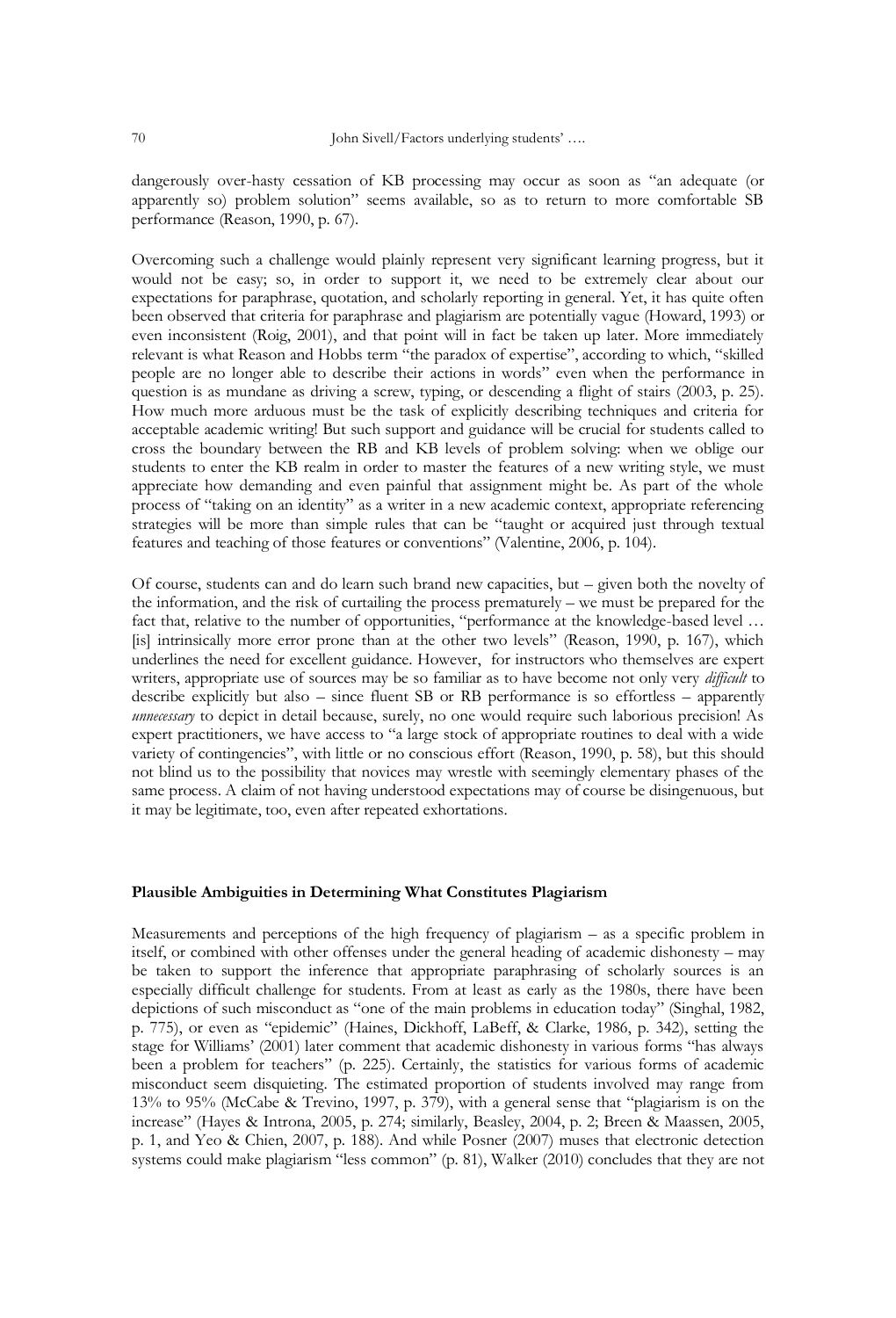"a comprehensive deterrent" (p. 55). Furthermore, the wider consequences are troubling: with a rate of about 25% reported even among criminal justice majors (Coston & Jenks, 1998, p. 243), there is "a possibility of dysfunction for future criminal justice practitioners" (p. 247). Thus, proactively, Nealy (2011) argues that business students should participate in problem-solving assignments around plagiarism issues as a way to discourage "unethical practices in academic and/or workplace settings" (p. 208).

In this context, we may wonder if – beyond the cognitive-processing aspect already considered – there might be other factors contributing to students' apparently widespread difficulty with clearly grasping academic expectations around paraphrasing. In fact, a case may be made that criteria for originality, legitimate paraphrase and culpable misuse of source texts have changed confusingly over time, and to some extent remain ambiguously context-specific even today. Pennycook (1996, pp. 215-217) offers a very revealing account of historical changes in views about originality, authorship and plagiarism, which has become a common theme: e.g. Howard (2000, pp. 83-4), Whitely and Keith-Spiegel (2002, p. 21), or Valentine (2006, p. 91). Some, like Valentine (2006), detect a turning point in "the late nineteenth century" (p. 91, similarly Hoffer,  $2004$ , pp. 22, 26); others, like Mallon (1989), identify a more gradual "sea change" beginning as early as the 1500s in England (p. 5; similarly, Sutherland-Smith, 2010, p. 5). More expansively, Roberts  $(2011)$  claims that plagiarism is "as old as the written word" (p. 286). In all, there is ample evidence for what Posner (2007) wryly terms "changing fashions in 'originality" (p. 105). Moreover, even present-day expectations can vary. While academic writers would normally be censured for representing others' written work as their own, in the "methods sections" of medical articles "copying is widely considered not to mislead readers" (Roberts, 2011, p. 287). Also, U.S. judges routinely sign "opinions and orders" without recognizing "ghost authorship by law clerks" (Posner, 2007, p. 21). Against such a background, the least one can say is that current academic conventions for appropriate use of scholarly sources should not be assumed to be selfevident.

Moreover, studies suggest that university penalties for plagiarism are not always imposed "consistently", so that "comparable offences" may be treated differently (de Jager & Brown, 2010, p. 515). There are repeated reports of a lack of "clarity", "consistency" or "consensus" in instructors' treatment of plagiarism (Hayes & Introna, 2005, p. 214; Yeo & Chien, 2007, p. 188; Evering & Moorman, 2012, p. 35). Perhaps the reason why "what counts as plagiarism, cheating or dishonesty, are variously understood" (Williams, 2001, p. 226) is that "[t]he line between a plagiarized and a nonplagiarized paper is not as clear as we might prefer" (Belter & du Pré, 2009, p. 258), making it genuinely "difficult to judge" the appropriate "cut-offs for similarity" (Roberts, 2011, p. 287). Consequently, students are "often uncertain regarding expected behavior" (Nadelson, 2007, p. 68), and may "not always [be] clear as to why certain actions constitute plagiarism" (Dawson & Overfield, 2006, p. 12). In short, if students' views of plagiarism fail to match "the conventional perspectives of academic staff or institutions" (Elander, Pittman, Lusher, Fox, & Payne, 2010, p. 158), this may result from having received "contradictory and often ambiguous information" (Gullifer & Tyson, 2010, p. 466). And the difficulty of providing a clear theoretical elucidation appears to be obliquely recognized by initiatives to supplement formal regulations with the instructional use of suitably "anonymised" samples of actual feedback on assignments (Ireland & English, 2009, p. 11), or with hands-on analysis of concrete examples (Mott-Smith, 2011, p. 2). Overall, teachers "must not assume that college students have been taught [and have assimilated] those skills" (Ferree & Pfeifer, 2011, p. 288).

At this point, the potentially special disadvantage of nonnative speakers (NNSs) comes into focus. Plainly, international students may arrive with "a significantly different understanding of higher education" and "a different understanding of plagiarism" (Hayes & Introna, 2005, p. 225; Ireland & English, 2009, p. 5). More generally, it is of course possible for international students to encounter broadly ethnocentric misunderstanding and mistreatment (Liu, 1998). Also, in any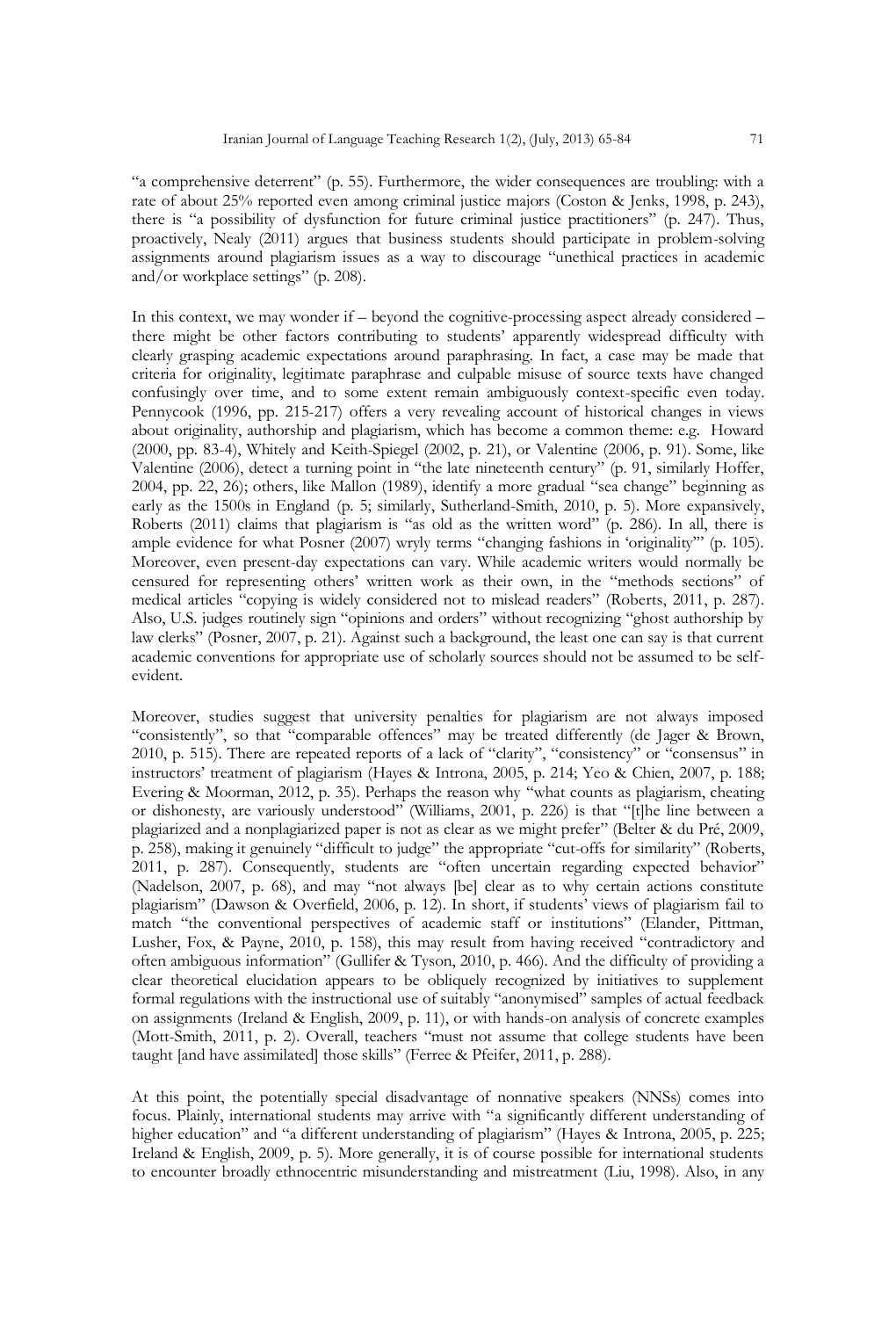multicultural society, domestic "students from disadvantaged backgrounds who struggle with the demands of difficult subjects, and/or with academic discourse, in what may be a second or even a third language, find it particularly difficult to master academic literacy practices" (de Jager & Brown, 2010, p. 514). Thus, it makes sense to view problems with real or perceived plagiarism as resulting at least "in part" from "a cultural conflict" (Valentine, 2006, p. 103). And in relation to potential cultural transitions, one may recall Reason and Hobbs' reference to the high cognitive demands to be expected whenever problem solving requires the formulation of a new "mental model" (2003, p. 28).

Certainly, glossing over this possibility would be unhelpful; for example, it seems naïve to represent simply "ensuring that all students are informed about what constitutes proper and improper academic behavior" as an adequate response to the perception that "the concept of plagiarism might ... be... difficult... for some international students" (Whitley & Keith-Spiegel, 2002, pp. 21, 20). As Mott-Smith (2011) states, "teaching the definition is not enough" (p. 17), but her sage advice is probably as applicable to native speakers (NSs) as to NNSs. Evidence for NNSs particular difficulty with using scholarly sources is mixed; for instance, Ledesma (2011) reports that Korean students having already studied abroad seem to "show less of a tendency" to engage in plagiarism (p. 31) but, by contrast, Walker (2010,) notes that in New Zealand ―international students have higher rates of plagiarism‖ (p. 5). Actually, Ireland and English (2009) comment that "both international and domestic student understandings of plagiarism are likely to be equally as varied" (p. 6; a view echoed by Pecorari, 2003), which accords with the point that Howard's influential work on patchwriting is not confined to studies of NNSs. Thus, no doubt the best approach is to provide a clear and constructive learning experience for NSs and NNS alike.

Even so, although the dimension of potentially problematic ambiguity in defining/explaining plagiarism has received considerable study, the phenomenon of seemingly common misconduct remains. Perhaps new ways forward might be available through attention to other, different ambiguities around paraphrase and plagiarism. In particular, we could interrogate the somewhat equivocal position of patchwriting within the typical framework of subsequent-language pedagogy, the interesting theoretical relationship between paraphrasing and the separate but arguably parallel task of translation, and the possibility of alternative definitions for patchwriting/plagiarism, as something either to be avoided entirely, or simply to be monitored and managed.

#### *d) Patchwriting in the context of ESL writing pedagogy*

Is it possible that aspects of writing pedagogy could actually create a framework for patchwriting and later confusion regarding the parameters of legitimate paraphrase? The presently influential hypothesis "that SLA is largely driven by what learners pay attention to and notice in target language input" (Schmidt, 2001, pp. 3-4) has offered renewed support for a basic instructional technique with a long history: enhancing learners' opportunities to reflect carefully on samples of authentic language. For example, one way to encourage students' noticing of the features of effective language use may be to provide a NS "reformulation" of the learner's written text in order to retain the meaning while improving the native-like qualities, with learners then discussing the proposed changes (Swain & Lapkin, 2002, p. 287). And, although not so authentically related to learners' own original meanings, another somewhat similar strategy – of long standing, and still widely practiced – involves the study of model texts, often including parallel writing, as a way for learners to discover how to "relate structures to meanings" (Hyland, 2003, p.10). This technique may even include students' actually *copying* source-text features in the process of "imitating the structures of the parallel text in their own essay" (p. 11). Given the need for learners to experience literally "millions" of encounters with meaningful target-language items (Grabe, 2009, p. 64), such techniques make sense. There are perfectly good reasons to highlight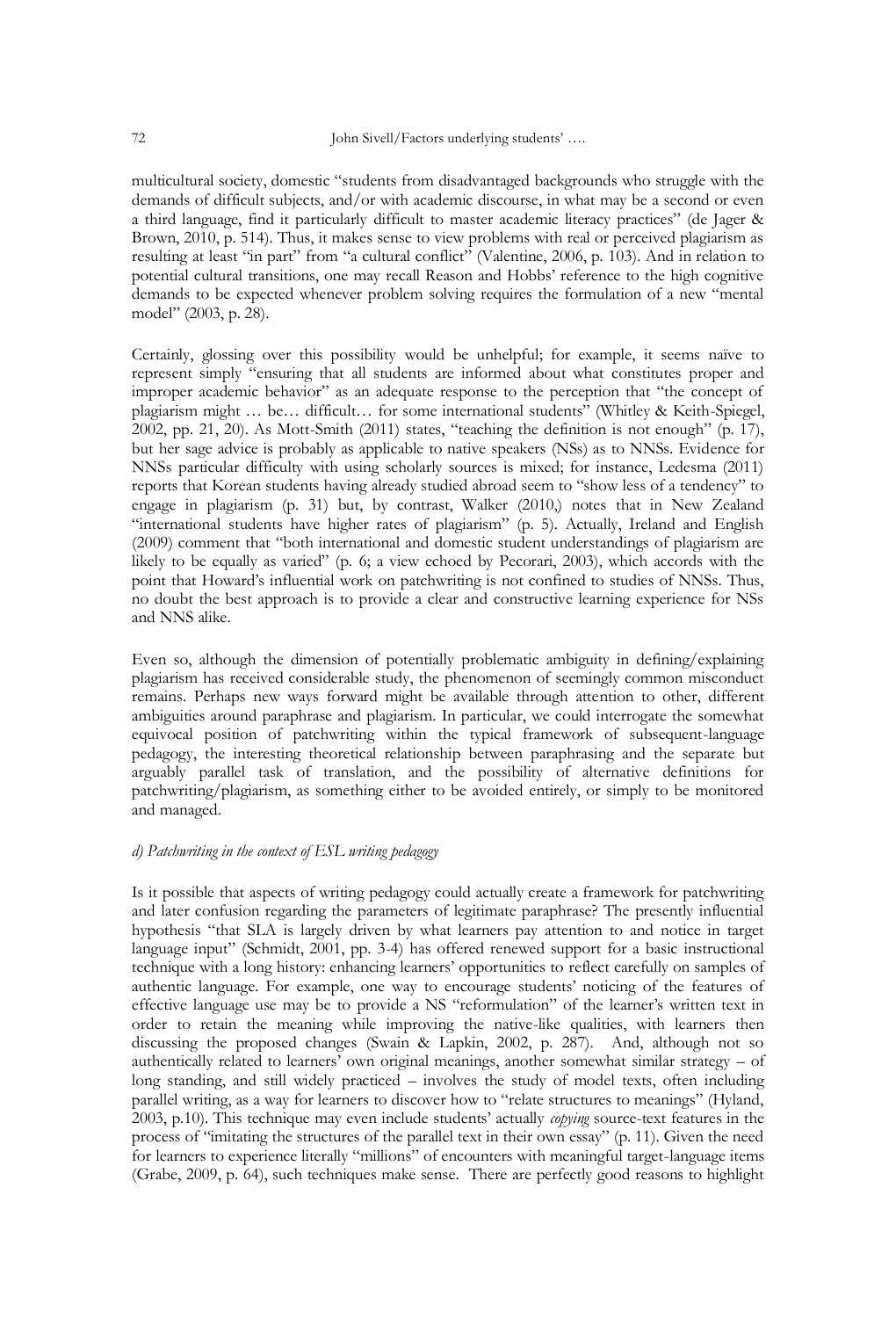the advantage of deferring to expert NS turns of phrase in the process of meeting the daunting challenge of native-like composition. Nonetheless, instructional strategies of this nature may seem to have much in common with patchwriting, as defined by Howard (1993): a resourceful technique that can seem especially attractive when tackling the "cognitively difficult challenge of summarizing exposition" that includes "unfamiliar vocabulary and concepts" (p. 239). Viewed from this perspective, patchwriting could take on the character of "a positive and not a negative trait... a way of acquiring the language of the target community" (Howard, 1993, p. 240). If so, instructors may need – as a minimum – to recognize where patchwriters' practices originated: perhaps these students are coming from a direction where their teachers and textbooks at least in part showed them the way.

#### *e) Relationship between paraphrasing and translation*

The "paradox of expertise" (Reason & Hobbs, 2003, p. 25), already mentioned above, could lead skilful instructors – NSs or NNSs – to underestimate the sophistication of the paraphrasing ability that they possess and wish to impart to their students. As a way of stepping back a little, it may be helpful to reflect on a different but somewhat parallel undertaking: translation. Translation of course is recognized as a very difficult process deserving extended attention, sometimes being the focus of multiple courses over a period of years, but it is arguable that successful paraphrase and translation both hinge on a common (and challenging) mechanism. As conceptualized by Seleskovitch (1976/1984), translation is a three-step process: first, understanding the language and concepts of the source text; then, focusing on the actual meaning; and finally, re-expressing that meaning in the code of the translated version. The key stage is the second step's "deverbalization" of the meaning (p. 93): in order to produce a fluent and comprehensible translation, it is essential to "work from the idea [itself], stripped of its language" (1976/1984, p. 92).

Likewise, it may be inferred that an effective paraphrase – one that avoids betrayal by too-close echoes of the original source – will similarly require the writer to possess sufficient linguistic and intellectual agility to move first to and then from what Seleskovitch terms the intermediary "nonverbal meaning" (1976/1984, p. 75). Such a proposed translation/paraphrase parallel is consistent with Jakobson's (1959) model of translation, which makes room not only for "interlingual translation, or *translation proper*<sup>2</sup>, but also "intralingual translation, or *rewording*" (p. 233; emphasis in original), which is of course equivalent to paraphrasing. Moreover, a kind of intermediary process – in between paraphrase and translation – can be glimpsed in Widdowson's (1978) distinction between a "simplified version" as distinct from a "simple account", with the latter requiring the materials developer to work on the basis not of language but of "information abstracted from" an original source, so as to create a new "genuine instance of discourse" that will "suit a different kind of reader" (pp. 88-9). In this context, Widdowson's emphasis on "use rather than usage" (1978, p.89) is consistent with Hatim and Mason's (1990) view that effective translation must get beyond a "preoccupation... with... usage rather than use" (p. 33). Overall, accepting a parallel between paraphrasing and translation could contribute significantly to appreciating the complexity of fully-evolved paraphrase, and understanding the reason why patchwriting seems to linger so long.

#### *f) Patchwriting: avoid it or manage it?*

The above considerations – that patchwriting may have certain instructional saving graces, and that mastering the art of paraphrase can be expected to be a long and difficult process – could lead us to question whether there might in fact be a legitimate place for patchwriting within a responsible educational system. To answer that question, we must distinguish two very different implications of Reason's (1990) advice that "errors are an intrinsic part of mental functioning and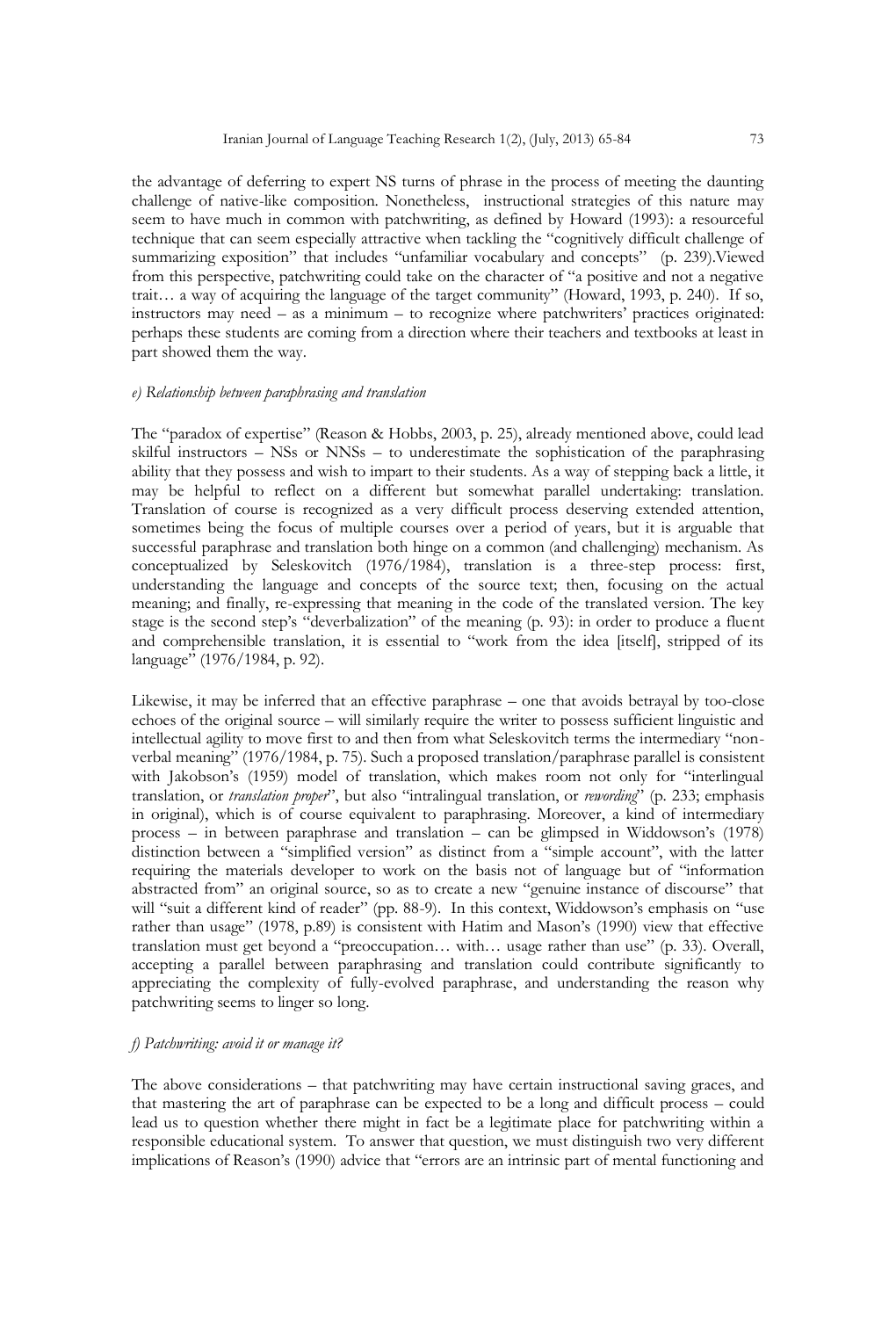cannot be eliminated" (p. 246). On the one hand, submitting an essay as a finished product is a very sensitive act, where a misstep could be extremely damaging. At this point in the process, students are like participants in any other high-stakes endeavour: they need to take the best possible care to reduce "the incidence of dangerous errors" and, in aid of that goal, they should adopt strategies to "contain [the]... damaging effects" of a mistake (Reason, 2000, p. 395). In this context, the wise student might take the precaution of reviewing notes or a rough draft with the instructor.

But on the other hand, there is as well the *instructional* context, where Reason (1990) highlights a different way of dealing with errors. In that setting, he notes that errors can "lead to self-blame" and discouragement among learners, which should of course be avoided if possible, but that intraining errors can also have "positive ... effects" (Reason, 1990, pp. 245, 244). They can "spur creative problem solutions" and provide "opportunities  $\ldots$  for further learning" (p. 244), or – as Ireland and English (2009) say in relation to learning to write – ideally, students should be able to ―learn from their mistakes‖ and ―serve an apprenticeship‖ in composition (pp. 3, 7). Were it not for the terrific stigma attached to anything resembling plagiarism, university educators might have little difficulty in accepting that logic. However, under pressure to uphold standards that may be largely irrelevant in the circumstances, there is a risk of insisting on test-appropriate criteria in what is actually a teaching context: in Reason's (1990) terms, this would be the error of applying a "rule-based routine" that does have a certain justification but that simply does not match the ―current situation‖ (p. 65). As an encouragement for instructors to consider a less rigid approach, it should be noted that Reason's error management advice has been taken into account by all manner of highly respected professionals, including electrical engineers (Wagenaar, Hudson, & Reason, 1990), road transportation authorities (Parker, Manstead, Stradling, Reason, & Baxter, 1992), safety managers (Reason, Parker, & Lawton, 1998), physicians and surgeons (Reason, 2000), and NASA officials (Reason, 2004b). University educators joining such a list would be in good company.

#### Communication Challenges

It is interesting to recall Harmer's (2007) tart reminder that, on observing that an error has been made, instructors are best advised to exploit the event as a teachable moment, "rather than telling students off because they are wrong" (p. 138). In so saying, Harmer is of course stressing that linguistic errors are most usefully viewed as practical rather than moral defects, which seems obvious in most instances but, in the case of responses to learners who fail to use scholarly sources appropriately, it apparently is not. Evidence of moralizing reactions is readily available: Mallon (1989) refers to plagiarized words as being "kidnapped" or "imprisoned... like changelings" (p. xiv); Howard (1993) observes that plagiarism may seem "loathsome" (p. 234); the San Diego State University (2010) warning against plagiarism calls it "intellectual kidnapping"; for Pecorari (2003), plagiarism may be viewed as "a heinous crime" (p. 317); for the Eberly Center, Carnegie Mellon University (n.d.), it is "a serious crime"; and for Posner (2007), it is "the capital intellectual crime" (p. 107). And in a perhaps less scholarly but extremely vivid way, the same point is made by Isaacs (n.d.) on a class website:

> Professors hate plagiarism. In fact, *hate* may not be nearly strong enough a word. *Loathe, abhor, detest*—these get closer to the real emotion. Think about it: the plagiarist not only commits theft; he or she also adds insult to injury, basically gambling that the professor is too dull or lazy to catch the infraction.

Isaacs' reference to "theft" is specific enough to be rebutted. As Possner  $(2007)$  explains – generally in keeping with Pennycook (1996, p. 204) – in legal terms plagiarism is not stealing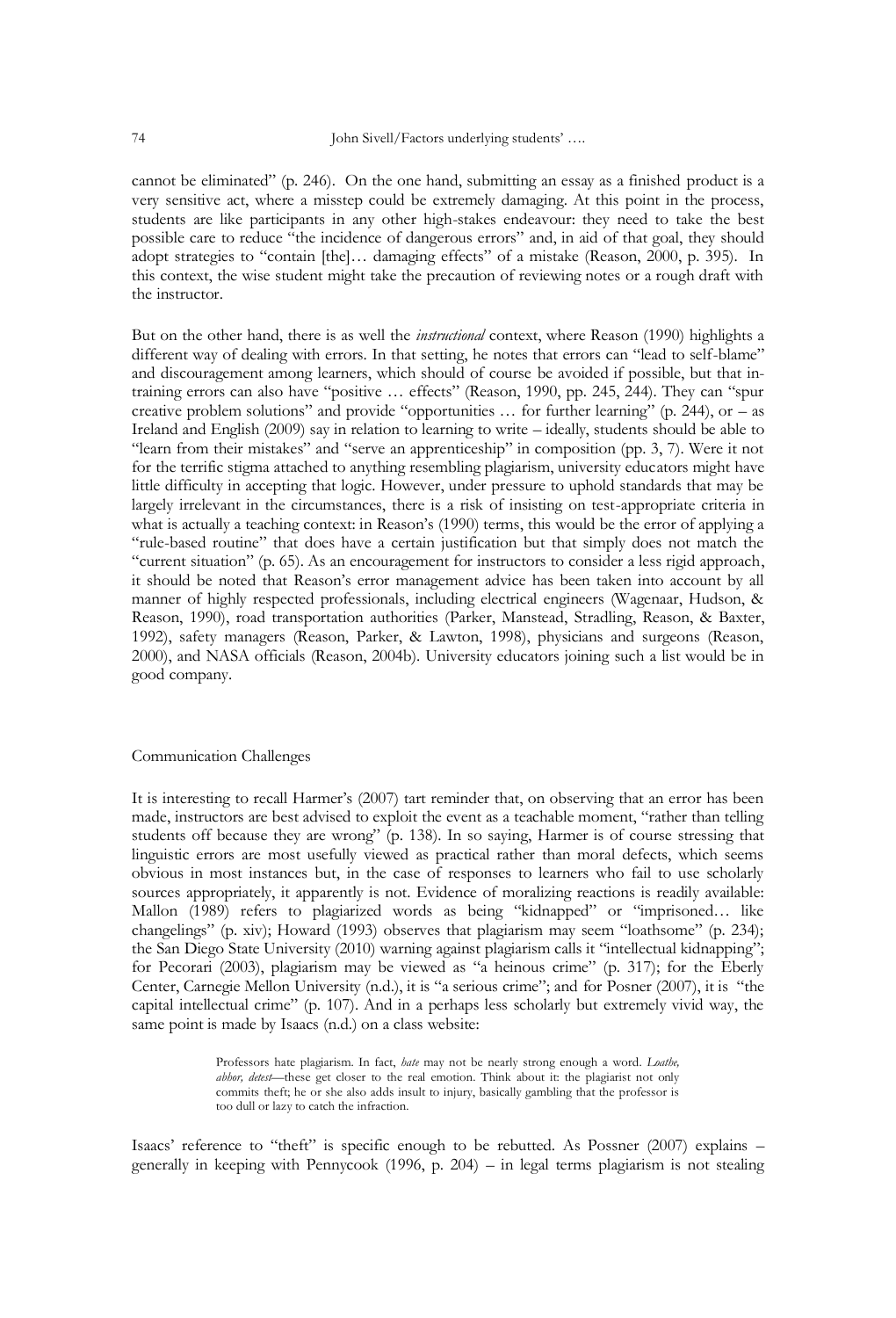because there is no "voluntary taking" of anything, although if the action also involves "copyright infringement" the situation will be different (p. 17). However, Isaacs' mention of "insult" is surely much more to the point.

Taking seriously the suggestion that student plagiarism *insults* the instructor and opens up a rather interesting perspective on communication around the appropriate use of academic sources, raising the question of how to characterize the teacher's invitation to students to submit an academic essay. Although such a request seeks a longer response than would be typical in the usual language-class exchange between instructor and learner, in a sense, such an assignment could appear to be a kind of display question: not a real-life referential question, with an actual information gap to be filled – as in the normal framework of social interaction – but a pedagogical question to which the teacher already knows the answer, asked in order to provide an occasion for the learner to display knowledge. If so, a request to demonstrate the ability to write an essay exhibiting the agreed conventions for referencing might seem to differ little from a question eliciting a display of acceptable syntax or lexis: the student's answer might be either correct or incorrect but, even in the latter case, the error would not normally be considered discourteous. No doubt, the sticking point is the perceived element of deceit rather than error. Possner (2007), for instance, stresses that a crucial aspect of plagiarism is that it is "misleading" in the sense that it encourages illusory "reliance" on the credibility of the text and its writer (p. 19), and of course "intention" to deceive is very commonly noted as a defining characteristic of culpable plagiarism (e.g. Pennycook, 1996, p. 204; Howard, 1999, p. xxii; Pecorari, 2003, p. 38; de Jager & Brown, 2010, p. 515; Valentine, 2006, p. 94). Deliberate deception predictably will give rise to moral outrage and indeed, as Possner (2007) affirms, any form of copying that does not occasion "moral indignation" is not classified as plagiarism (p. 20).

The assignment of an essay might be identified as a form of extended display question. If so – as Markee (1995) has contended in the context of shorter, probing-type display questions, but arguably applicable in this case, too – we should note that asking a display question "presents a pedagogical opportunity for the teacher-as-expert to play a classic 'scaffolding' role" (p. 82). This perspective would clearly obviate any justification for feeling insulted by an incorrect answer. Thus, it is very important to explore the grounds for an instructors' acceptance or rejection of a student's claim of unintended error, and there is potential logic in suggesting that the "moralistic terms" in which accusations of plagiarism are often couched may in fact reflect a totally hypocritical concern for defending "authority", rather than a zeal to penalize a genuine act of "stealing" that violates anyone's right of "ownership" (Pennycook, 1996, p. 214). If so, such communications of outrage may be ideologically driven, designed to categorize NNSs – and perhaps NSs as well, if they "aren't already situated in the discourses of [the particular] discipline" (Valentine, 2006, p. 96) – as "cultural Others" (Pennycook, 1996, p. 218). Accepting or rejecting a claim of unintended error could readily become the criterion for "inclusion or exclusion" (Valentine, 2006, p. 92). Such a view of the process in turn raises the possibility that the student's intended speech act – *Look, I've written this essay by carefully using scholarly sources!* – might in fact be accidentally or even willfully misinterpreted as meaning something more like the message inferred by Isaacs: *Look, I've hidden my illicit copying so well that you won't be bright enough to detect it!* Moreover, it must be recognized that, as discussed by Hickey (1994), bad-faith misinterpretation of speech acts is a potential everyday communication strategy that can be used in conflictual situations where the "Hearer seeks ... any interpretation... which allows the utterance to be interpreted in a way that is either hostile to the Speaker or to someone else, or favourable to the Hearer" (section 4, par. 3).

Additionally, although he does not employ the sociological or linguistic terminology of a language teacher, Reason (2000) likewise envisages a quite similar risk of hypocritical communication, noting that "blaming individuals is more satisfying than targeting institutions" (p. 394). Speaking of workplace hazards – rather than academic missteps like plagiarism, although the parallel is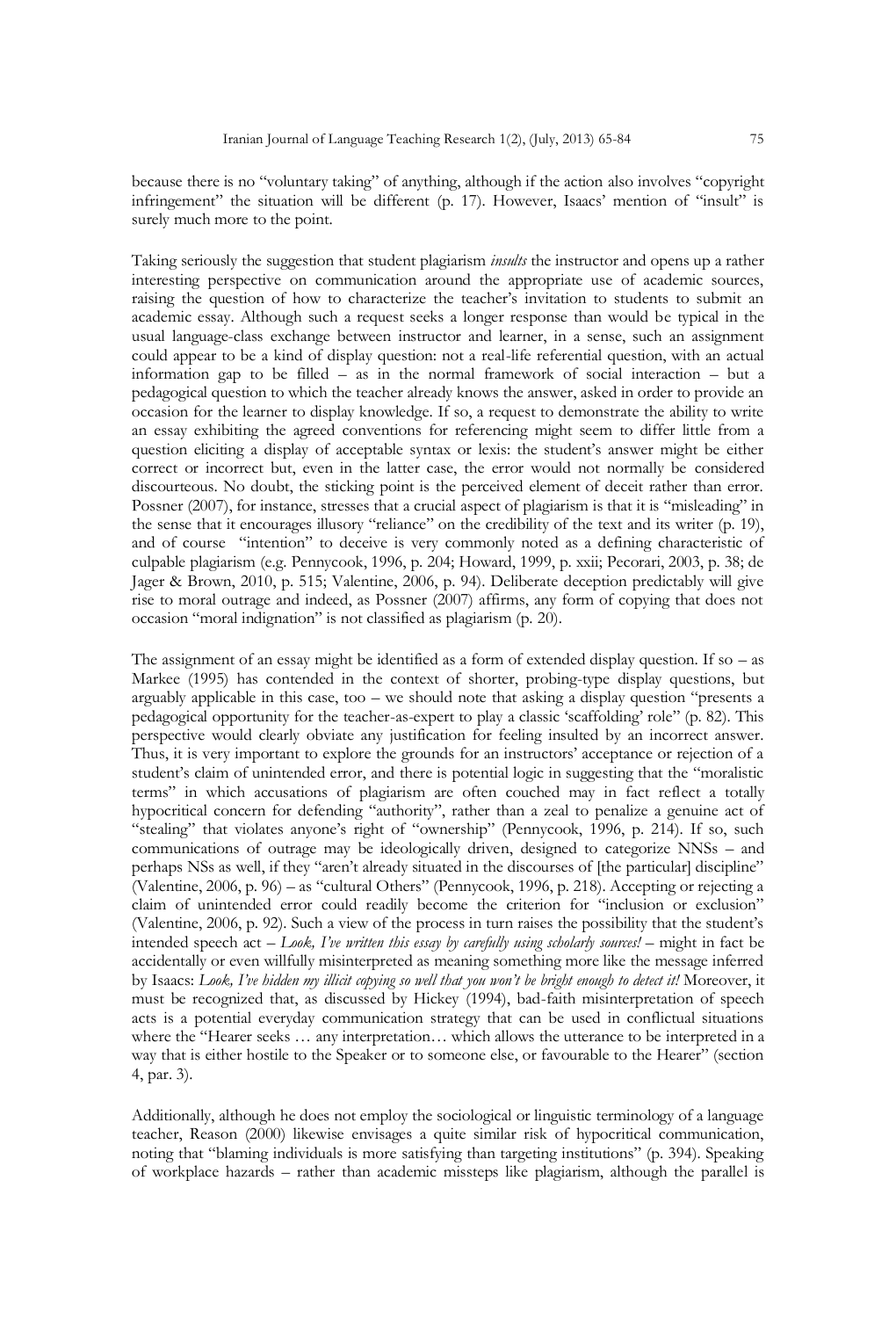$t$ antalizing – he frankly states that "seeking as much as possible to uncouple a person's unsafe acts from any institutional responsibility is clearly in the interests of managers" (2000, p. 394), and this view is of course related to his argument that human beings are not necessarily "free agents" who are obviously and entirely "responsible" for every one of their actions (2000, p. 394), so that it would be unfair to unrealistically dissociate errors "from their system context" (Reason, 2000, p. 394) because – as already noted – when things go wrong, typically both a "system" and a "person" component will be involved (Reason, 2000, p. 393). Because he is concerned with achieving practical real-world results, Reason recommends against representing errors as "moral issues" (2000, p. 393), above all because "measures relying heavily upon exhortations and sanctions have only very limited effectiveness" and may in fact "do more harm than good" (Reason & Hobbes, 2003, p. 16). Therefore, "naming, blaming, and shaming" is a communication strategy with little real potential (Reason, 2000, p. 393), although of course very much that kind of message is encountered in relation to efforts to deter plagiarism.

Perhaps the best example is provided by Valentine (2006), who reports that "an entire town's morality" was impugned when students at one high school were found to have plagiarized (p. 90)! And like Reason, Howard (2002) stresses that it is simply impractical to adopt a moral perspective: her argument is that moralistic generalizations are liable to represent "plagiarism as a unitary act rather than a collection of disparate activities" so that  $-$  by failing to recognize unintentional and even potentially useful strategies like patchwriting – "we risk categorizing all of our students as criminals" (p. 47).

Thus, moralizing, person-oriented communication is plainly unpromising; "the traditional discourse of the law" is "only moderately successful" in formulating really effective policies for promoting academic integrity (Sutherland-Smith, 2010, p. 13). A much more profitable approach would be to follow the perspective of Reason and Hobbs (2003), who envisage an overall "system with human elements", such that "those who manage or control the system" are responsible for arranging constructive policies on both the person and the system levels (pp. 13, 10). Obviously, these concepts of *managing* and *controlling* are somewhat out of step with the ethos of universities, where individual academic freedom is the norm. However, the gist of the advice remains valid: in place of mainly threatening communication addressed largely to students, we might better focus on devising a more effective message directed towards the overall academic community, designed to change values and practices in ways that will make a difference. This possibility elicits one final reflection: how could communication about the need for promoting academically acceptable paraphrase, quotation, and general reliance on scholarly sources be recast in order to maximize the chance of bringing about the desired changes?

#### *g) A new model for communication*

It is noteworthy that much of the communication about faulty paraphrase or apparent plagiarism emphasizes how troubling the problem is. Williams (2001) no doubt is correct in saying that "there is notable public anxiety about perceived increases in cheating and plagiarism" (p. 227), and many will agree that the problem is "extensive", maybe even "worldwide" (Dawson & Overfield, 2006, p. 2; Yeo & Chien, 2007, p. 17). Thus, referring to it as "a considerable challenge" (Elander, Pittman, Lusher, Fox & Payne, 2010, p.157) is quite possibly an understatement. Furthermore, the impact on individual teachers can be very distressing: on receiving what they judge to be plagiarized work, instructors may "feel betrayed (by the student's deception), angered (by the student's laziness), and disappointed (by the student's lack of learning)" (Valentine, 2006, p. 96), which can lead to "an overwhelming sense of disappointment and frustration" (Gullifer & Tyson, 2010, p. 464). Such comments typically have the ring of heart-felt expressions of worry and discouragement, and appear to be intended not only as complaints but also as constructive calls for positive action by the academic community: they underline the idea that, although the situation is grave, we can surely do better than just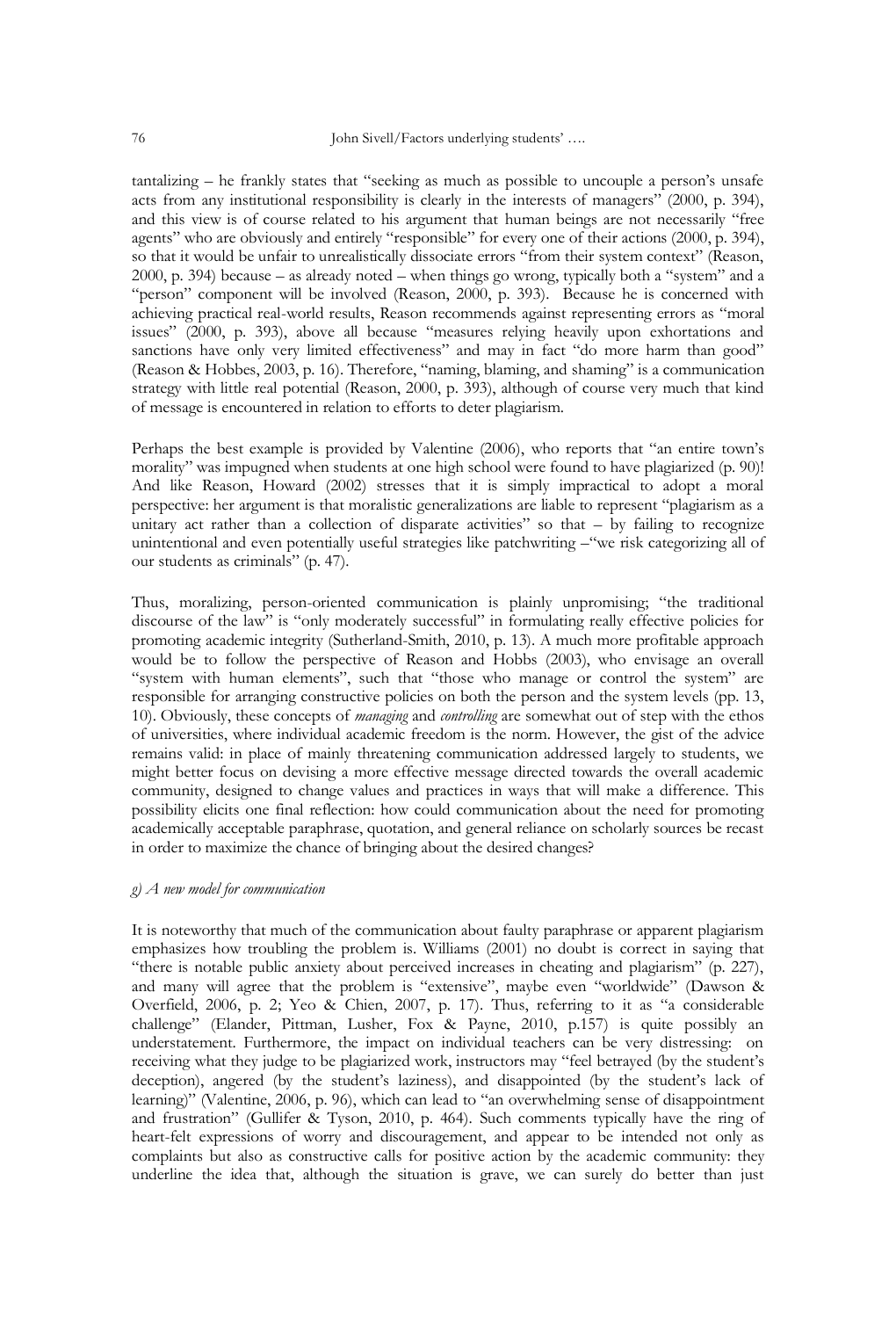―replacing the student-teacher relationship with the criminal-police relationship‖ (Howard, 2002, p. 47). Moreover, by outlining practical steps to improve the situation – as in, just to take a single example, the extensive work of Howard (e.g. 1993, 1995, 1999, 2000, 2002, *inter alia*) – there are voices describing not only the problem but also a possible solution. But will such wellintentioned communication work the desired change?

On its own, quite possibly not. Surprisingly, even a reasonably convincing description of the problem along with a proposed solution might *not* in itself have much immediate effect on the practices of one's colleagues: for instance, Elander, Pittman, Lusher, Fox and Payne (2010) report that a recent study of a project designed to improve student writing by increasing learners' sense of their "authorial identity" (p. 159) revealed that, while the new academic experience led to a ―significant improvement‖ in students' confidence, knowledge and writing approaches (p. 167), it "did not... translate into significant reductions of staff perceptions of student writing behaviors, or reductions in the numbers of students suspected of plagiarism" (p. 168). This kind of disappointing broader outcome seems counter-intuitive, but there is a potential explanation.

Rogers (1995, pp. 7-8) recounts that at one time the danger of scurvy for sailors on long voyages was so severe that, during Vasco de Gama's 1497 journey around the Cape of Good Hope, 100 of the 160 seamen died of the disease. Still, although there was a suspicion that lemon juice could avert this peril, the first serious test of that novel idea was not made until 1601, by a British captain who in fact had remarkable success. Even then, no further experiment occurred until  $1747$  – with excellent results again – at which point, "one would expect the British navy to adopt this ... innovation" immediately (Rogers, 1995, p. 8). But this was not to be. The remedy was not officially adopted on British naval vessels until 1795. Moreover, the British merchant marine did not follow suit until 1865, 294 years after the first trial. As Rogers avers, "obviously more than just a beneficial innovation is necessary for its diffusion and adoption" (1995, p. 8). The moral of Rogers' story is that "innovators" (1995, p. 263) who come up with an advantageous new idea may see few results unless and until they catch the attention of one or more "early adopters", ―respected‖ opinion-leaders who are not only confident enough to try something new but also sufficiently influential to bring others into the fold (p. 264). The public example of success by early adopters typically leads to relatively rapid acceptance by the "early majority", followed by the more skeptical "late majority" and at that point, although the "laggards" may never join, the innovation will be in place (p. 265).

For Rogers, the spread of new ideas is "a special type of communication" that must be understood as "two-way", rather than "linear" (1995, pp. 5-6). This crucial bidirectionality relates to the fact that, while an innovative concept may purport to *reduce* uncertainty by meeting a need or solving a problem, it also *creates* uncertainty because potential adopters will initially be unclear on how well the novel idea will actually work and what all of its positive and negative effects might be. Accordingly, while the innovator will naturally concentrate on communicating the "advantage" of the new idea, this benefit "is not always very clear-cut, at least not to the intended adopters" (1995, p. 13); therefore, the "innovation-decision process" necessarily also includes ―information-seeking activities‖ on the part of adopters (p. 14). In other words, although innovators tend to "believe that advantageous innovations will sell themselves," and that "the obvious benefits of a new idea will be widely realized by potential adopters, …. [s]eldom is this the case" (1995, p. 7). In order for diffusion to succeed, Rogers postulates a number of key features of proposed innovations, two of which seem especially relevant to the change that concerns us here: "relative advantage" and "compatibility" (1995, p. 15). The first refers simply to "the degree to which an innovation is perceived as better than the idea it supersedes", and the second to "the degree to which an innovation is perceived as consistent with the existing values, past experiences, and needs of potential adopters" (Rogers, 1995, p. 15).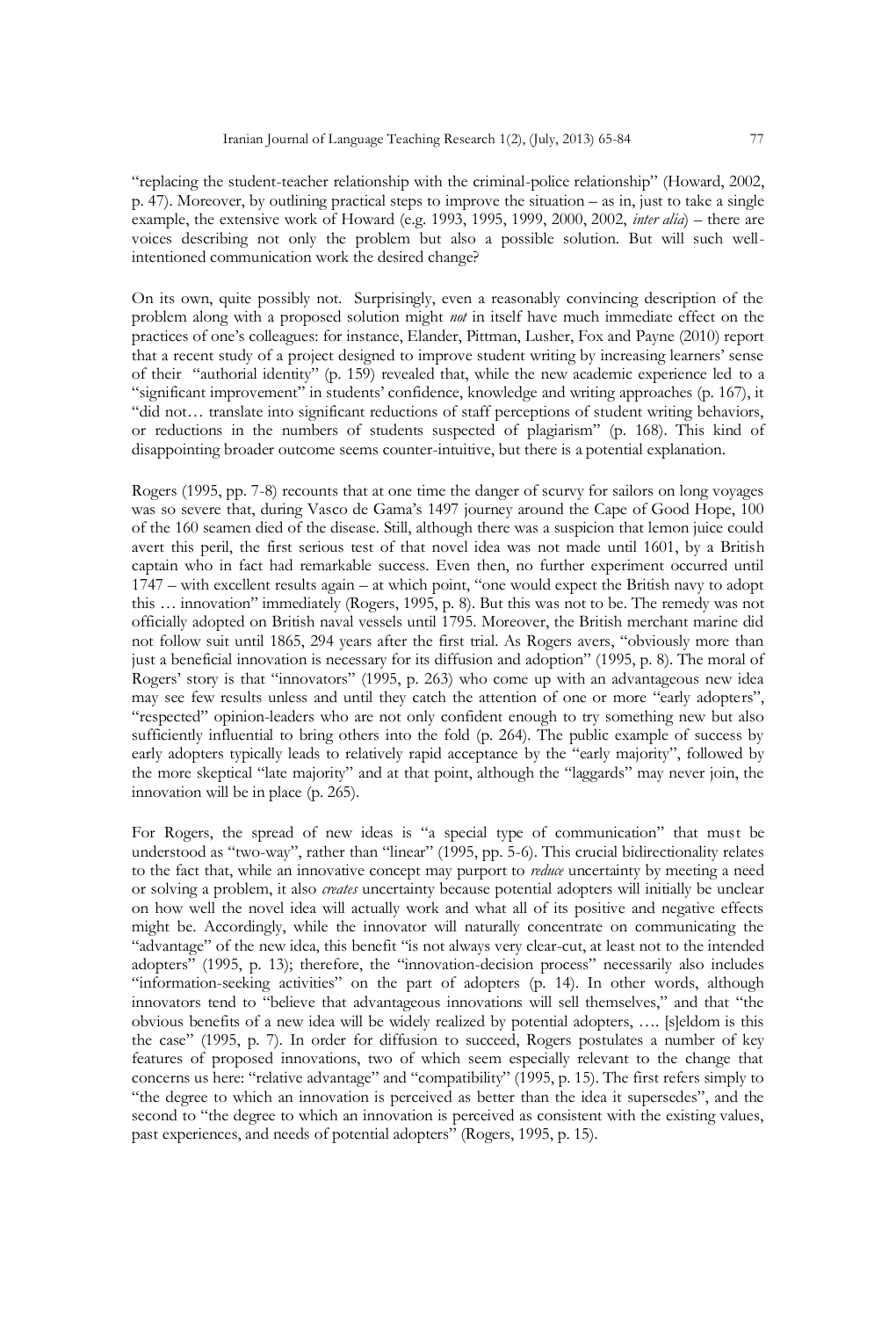In light of this advice from Rogers, it is informative to examine an example of an argument for best practices with regard to academic-referencing guidance presented in a very recent article from a respected journal: Evering and Moorman (2012) outline a convincing rational for understanding that "plagiarism is a socially constructed concept that is not universally recognized" (p. 35). In so doing, they also provide insights into "why students plagiarize", and they propose "proactive steps to prevent plagiarism" (Evering & Moorman, 2012, pp. 38, 39). As such, their article convincingly assembles many of the most thoughtful, moderate and constructive themes available in the literature on this topic; in other words, as Rogers (1995) would say, they certainly do advance suggestions which many of their writing-instructor colleagues would recognize as possessing "obvious benefits" (p. 7). However, despite its genuine merits, nowhere does the article seem explicitly to address relative-advantage or compatibility reasons in terms that might lead institutional opinion-leaders to adopt their perspective. Influential-early-adopter-oriented questions that are not addressed include, among others: *Compared to the present situation, what improvement in faculty worry, workload, and academic effectiveness will this change in approach bring about? Will such a change accord with faculty and institutional values around highquality education better than the current combination of rules, detection and punishment? Given the vital need to reassure the public, will such an innovation announce institutional commitment to academic excellence more powerfully than present measures? Are there specific new strategies to alleviate a genuine problem in a cost-effective way?* Most if not all such questions could of course be answered by making inferences from the article – and others like it – but none appears to receive focal attention.

This gap is especially important when Rogers' concern for early adopters is juxtaposed with Reason's separate but in fact rather congruent point that successful error control must address system – not just person – factors, which he specifically associates with engaging the responsibility of "managers" (2000, p. 394). Neither Reason nor Rogers refers to the other, but when the first emphasizes the need to reach improvements by taking account of system/management factors, and the second stresses the importance of motivating influential opinion-leaders, it is apparent that they are thinking in much the same way. Precisely what change-promoting steps will prove to be most successful is hard to predict – no doubt they will be diverse and context-specific – but surely they will have to incorporate communication that is directed not just to learners, or to peers who are already convinced, but also to institutionally influential early adopters. However, such a change in communication style may be difficult for those interested in plagiarism to achieve because, as Reason (1990) observes, when human beings face a situation that differs markedly from past experience, "frequency-gambling" is a typical response (p. 116). In that process, habitual strategies present themselves as at least "partially matched 'candidates" for application in the new context, with "selection... biased in favour of the more frequently-encountered items" (Reason, 1990, p. 115), which – in the case that concerns us here – almost certainly will not include taking account of Rogers' unfamiliar advice regarding criteria for messages liable to move influential early adopters. Additionally, thinking of the twoway process of communication and uncertainty emphasized by Rogers (1996, pp. 6, 13-14), it is quite probable that wavering or highly conservative institutional responses to plagiarism could stem from the kind of "uncertainty" and "inadequate knowledge of [the] effects and side effects of planned actions" highlighted by Reason (1992, p. 76), so that opinion leaders may play it safe and just ""fight the last war,' i.e. ... apply proven, HF [high-frequency] solutions to novel problems‖ that in fact can only be solved through the very innovations that are rejected (Reason, 1992, p. 76). This is the challenge.

#### **Conclusion and Implications**

Briefly, this discussion has aimed to review the debate around judgments of and responses to appropriate or inappropriate use of scholarly sources in academic writing, and – often by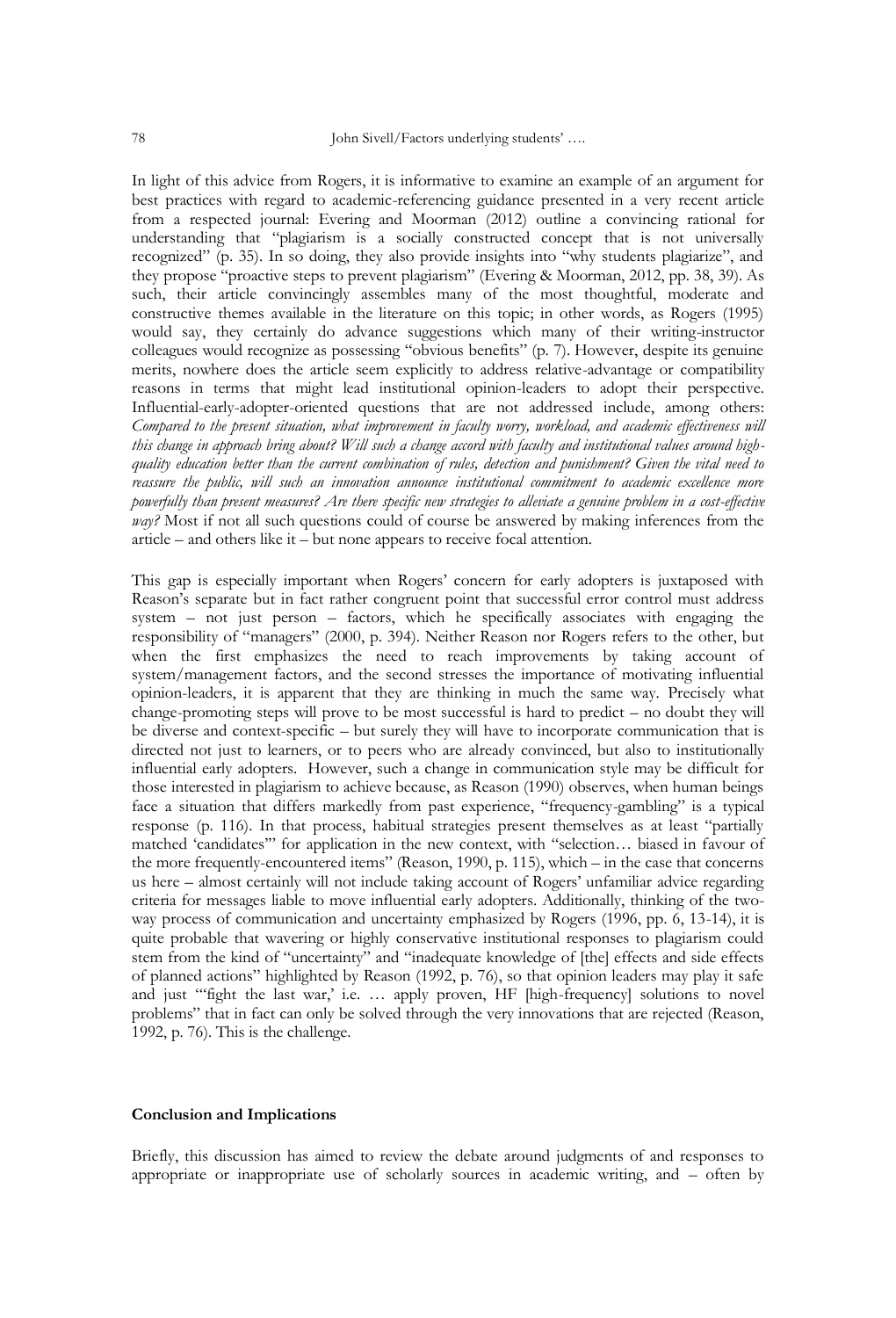introducing concepts from Reason (1990 and *passim*) in particular and, to a lesser extent, from Rogers (1995) – to propose potential extensions or refinements of current thinking, under six rubrics:

- a) There are cognitive psychological reasons to suppose that students who claim to have been unaware of plagiarizing, but who nevertheless can readily recognize their error when it is later brought to their attention, may in fact be describing their experience accurately.
- b) Similarly, there are justifications for not rushing hastily to the conclusion that it is very simple for responsible students to prevent circumstantial factors from contributing to poor performance of appropriate academic referencing.
- c) While student protestations of not having clearly understood expectations for appropriate referencing may at times be self-serving, there are once again possible cognitive as well as academic foundations for crediting that claim.
- d) The practice of patchwriting may be not only a normal and potentially positive process along the road to fully effective academic referencing, but also a somewhat predictable consequence of certain widely-practiced instructional strategies.
- e) The extremely demanding nature of finely-tuned paraphrasing may be more fully appreciated through recognition of parallels between paraphrasing and translation, which is widely understood to be a very subtle skill that can take years to master.
- f) Like other forms of human error, inappropriate paraphrasing of academic source materials whether labeled as patchwriting, or designed in a less sympathetic way – may well be an inevitable feature of evolving performance, best suited to constructive management rather than angry and unrealistic efforts towards elimination.

Finally, and most important – in view of deriving the best advantage from any of the above six possibilities that are considered reasonable – it is very likely that the kind of broad institutional change that numerous writers recommend will only be attainable though a shift in communication focus:

g) While the value of methodical research, reporting, and exposition will of course never be in question, ultimate success may depend on increased awareness of the necessity to directly and meaningfully meet the communicative needs of influential early adopters, who – if they endorse a new approach to understanding and guiding student progress towards academically appropriate referencing – are in a position to "serve as a role model for many others" (Rogers, 1995, p. 264).

It is a truism that applied linguistics, especially in the sense of language teaching, is a domain of study and practice where many disciplines interconnect: aspects of linguistics itself interact with interests such as technology, media, psychology, sociology, politics and even economics. This discussion has attempted to support the utility of adducing a number of connections that may not have been taken into account before. While some of those proposals may well be judged too eccentric, or simply unhelpful, even arguing against them may cast light on matters of importance to language teachers. And if one or more suggestions are picked up and taken further, so much the better. In the spirit of appealing to early adopters who can move the profession forward, it should be noted that reflection on intersecting lines of research and theory is highly compatible with valued practices within the realm of applied linguistics. Moreover, successful efforts to deal with perceptions and misperceptions around plagiarism – which have caused such great distress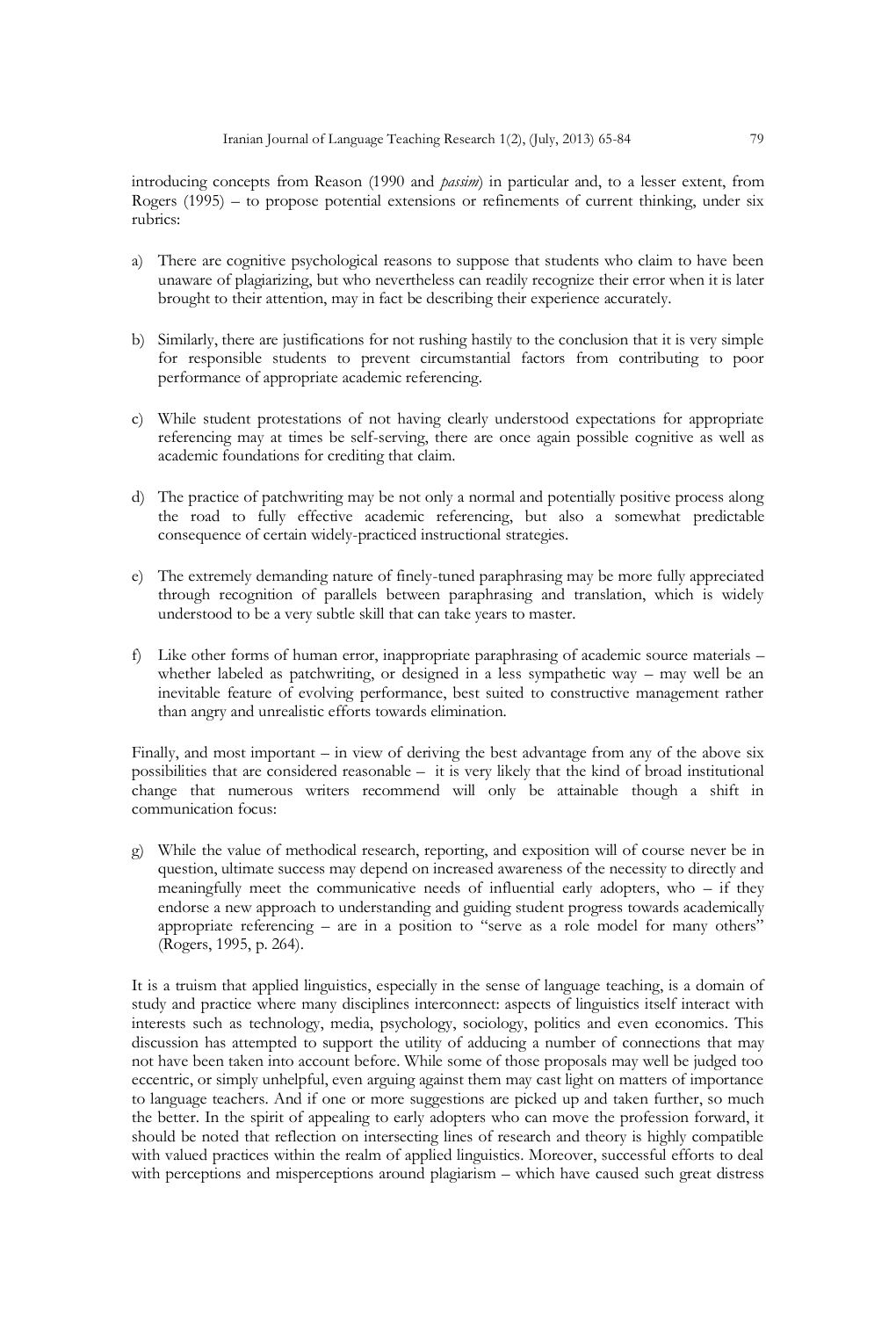for students, instructors, administrators, and the general public – promise to address a problem whose effective reduction or solution is high on every group's priority list.

#### **References**

Beasley, J. (2004, June 28-30). *The Impact of Technology on Plagiarism Prevention and Detection: Research Process Automation, a New Process for Prevention*. Paper presented at the Plagiarism: Prevention, Practice and Policies Conference, Newcastle upon Tyne, UK . Retrieved from http://scholar.google.ca/scholar\_url?hl=en&q=http://citeseerx.ist.psu.edu/viewdoc/ download%3Fdoi%3D10.1.1.134.2382%26rep%3Drep1%26type%3Dpdf&sa=X&scis ig=AAGBfm37K2IPdy6bFsuKxh0\_WlB0D-9Qag&oi=scholarr&ei=8zBXUZ-KCsqLrAHLxoGoDA&ved=0CC4QgAMoADAA

- Belter, R., & du Pré, A. (2009) A strategy to reduce plagiarism in an undergraduate course. *Teaching of Psychology, 36*(4), 257-261.
- Breen, L., & Maassen, M. (2005) Reducing the incidence of plagiarism in an undergraduate course: The role of education. *Issues in Educational Research,15*, 1-16. Retrieved from http://www.iier.org.au/iier15/breen.html
- Coston, C., & Jenks, D. (1998). Exploring academic honesty among undergraduate criminal justice majors. *American Journal of Criminal Justice, 22*(2), 235-248.
- Dawson, M., & Overfield, J. (2006). Plagiarism: Do students know what it is? *Biosicience Education, 8* (November), PDF 8-1. Retrieved from http://www.bioscience.heacademy.ac.uk/journal/vol8/beej-8-1.pdf
- de Jager, K., & Brown, C. (2010). The tangled web: Investigating academics' views of plagiarism at the University of Cape Town. *Studies in Higher Education,* 35(5), 513–528.
- Eberly Center, Carnegie Mellon University. (n.d.). *How to prevent plagiarism*. Retrieved from http://www.cmu.edu/teaching/designteach/design/instructionalstrategies/writing/pr eventplagiarism.html
- Elander, J., Pittman, G., Lusher, J., Fox, P., & Payne, N. (2010). Evaluation of an intervention to help students avoid unintentional plagiarism by improving their authorial identity. *Assessment & Evaluation in Higher Education, 35*(2), 157-171.
- Evering, L., & Moorman, G. (2012). Rethinking plagiarism in the digital age. *Journal of Adolescent and Adult Literacy, 56*(1), 35-44.
- Ferree, C., & Pfeifer, H. (2011). *Journal of Criminal Justice Education, 22*(2), 286-303.
- Grabe, W. (2009). *Reading in a second language*. Cambridge, UK: Cambridge University Press.
- Gullifer, J., & Tyson, G. (2010), Exploring university students' perceptions of plagiarism: A focus group study. *Studies in Higher Education, 35*(4), 463-481.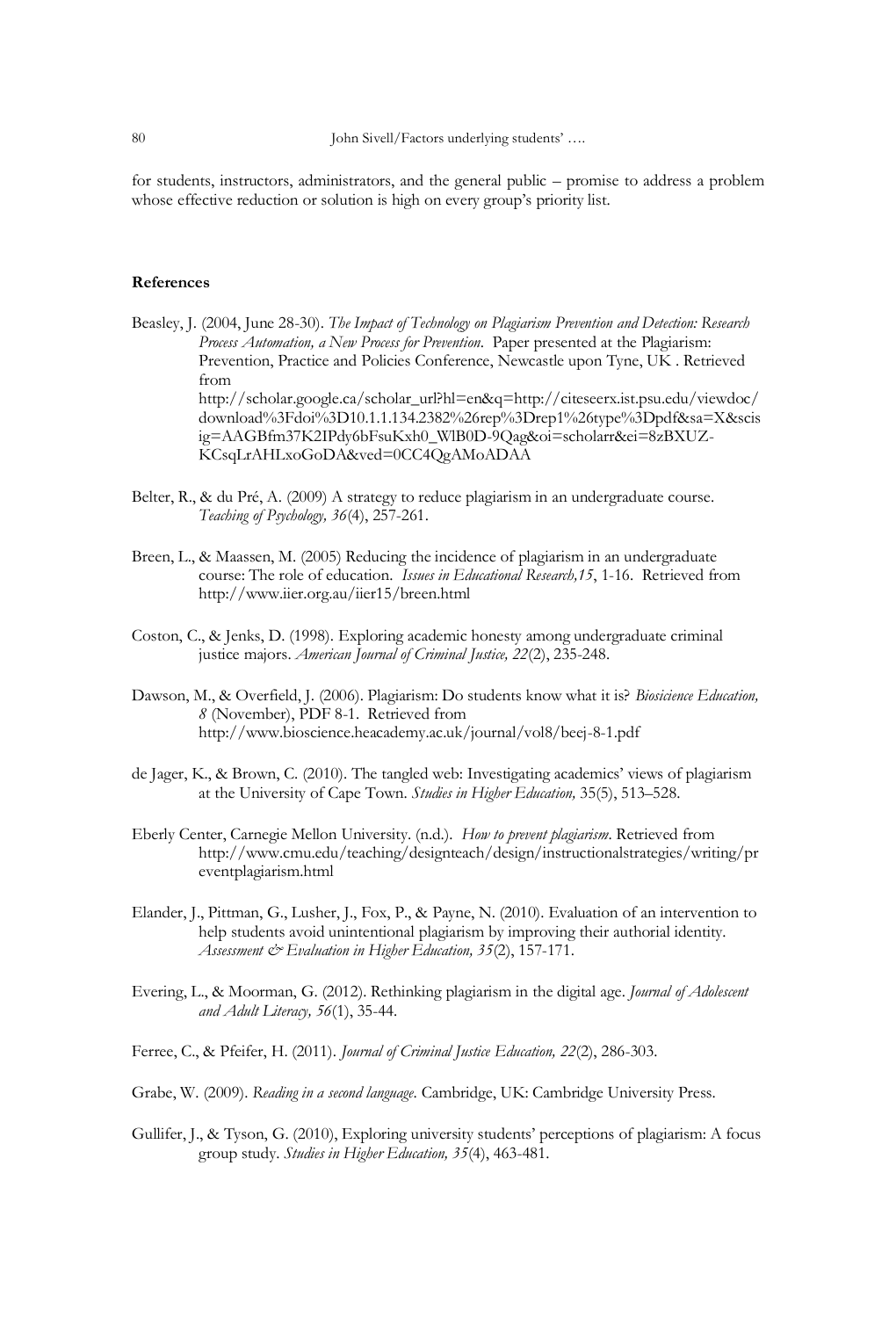- Haines, V., Dickhoff, G., LaBeff, E., & Clark, E. (1986). College cheating: Immaturity, lack of commitment, and the neutralizing attitude. *Research in Higher Education, 25*(4), 342-354.
- Harmer, J. (2007). *The practice of English language teaching* (2nd ed.). Harlow, UK: Pearson Longman.
- Hatim, B., & Mason, I. (1990). *Discourse and the translator*. Harlow, UK: Longman.
- Hayes, N., & Introna, L. (2005). Cultural values, plagiarism, and fairness: When plagiarism gets in the way of learning. *Ethics and Behavior, 15*(3), 213-231.
- Hickey, L. (1994). I don't care what you meant: I heard what you said. *Miscelanea: A Journal of English and American Studies, 15*, 319-29. Retrieved from http://www.miscelaneajournal.net/images/stories/articulos/vol15/hickey15.pdf
- Hoffer, P. (2004). *Past Imperfect: Facts, fictions, fraud – American History from Bancroft and Parkman to Ambrose, Bellesiles, Ellis, and Goodwin*. New York, NY: PublicAffairs.
- Howard, R. (1993). A plagiarism pentimento. *Journal of Teaching Writing, 11*(2), 233-245.
- Howard, R (1995). Plagiarisms, authorships, and the academic death penalty. *College English, 57*(7), 788-806.
- Howard, R. (1999). *Standing in the shadow of giants: Plagiarists, authors, collaborators*. Stamford, CT: Ablex.
- Howard, R. (2000). The ethics of plagiarism. In M. Pemberton (Ed.), *The ethics of writing instruction: Issues in theory and practice* (pp. 79-89). Stamford, CT: Ablex.
- Howard, R. (2002). Don't police plagiarism: Just TEACH! *Education Digest, 67*(5), 46-49.
- Hyland, K. (2003). *Second language writing*. Cambridge, UK: Cambridge University Press.
- Ireland, C., & English, J. (2009, June 30-July 1). *Let them plagiarise: Developing academic writing in a safe environment*. Paper presented at the European Association for the Teaching of Academic Writing Conference 2009, Coventry, UK. Retrieved from http://eprints.hud.ac.uk/7521/
- Isaacs, W. (n.d.). *Plagiarism.* Retrieved from http://www.longwood.edu/staff/isaacsw/plagiarism.html
- Jakobson, R. (1959). On linguistic aspects of translation. In R. Brower (Ed.), *On translation* (pp. 232-9). Cambridge, MA: Harvard University Press.
- Ledesma, R. (2011). Academic dishonesty among undergraduate students at a Korean university. *Research in World Economy,2*(2), pp. 25-35. Retrieved from http://www.sciedu.ca/journal/index.php/rwe/article/view/490/245
- Liu, D. (1998). Ethnocentrism in TESOL: Teacher education and the neglected needs of international TESOL students. *ELT Journal, 52*(1), 3-10.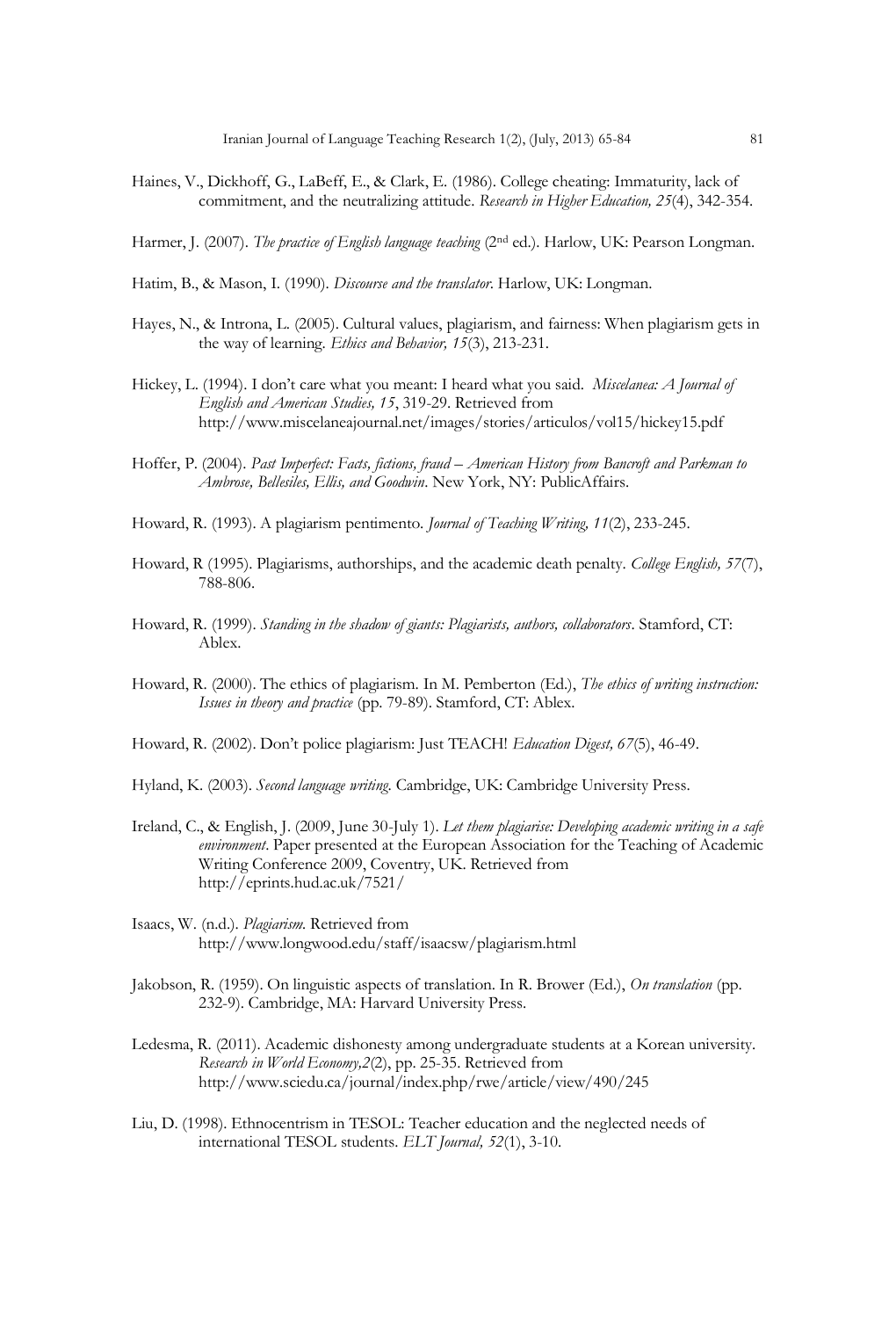- Mallon, T. (1989). *Stolen words: Forays into the origins and ravages of plagiarism*. New York, NY: Ticknor & Fields.
- Markee, N. (1995).Teachers' answers to students' questions: Problematizing the issue of making meaning.*Issues in applied linguistics, 6*(2), 63-92. Retrieved from http://escholarship.org/uc/item/1h82w4h8?query=markee
- McCabe, D, & Trevino, L. (1997). Individual differences and contextual influences on academic dishonesty. *Research in Higher Education, 38*(3), 379-396.
- Mott-Smith, J. (2011). Establishing textual authority and separating voices: A new approach to teaching referencing. *English Teaching Forum, 49*(2), 16-25, 33).
- Nadelson, S. (2007). Academic misconduct by university students: Faculty perceptions and responses. *Plagiary: Cross-Disciplinary Studies in Plagiarism, Fabrication, an Falsification, 2*, 67- 76. Retrieved from http://quod.lib.umich.edu/cgi/p/pod/dod-idx/academicmisconduct.pdf?c=plag;idno=5240451.0002.008
- Nealy, C. (2011). Rethinking plagiarism. *Business Communication Quarterly, 74*(2), 205-209.
- Parker, D., Manstead, A., Stradling, S., Reason, J, & Baxter, J. (1992). Intention to commit driving violations: An application of the theory of planned behaviour. *Journal of Applied Psychology, 77*(1), 94-101.
- Pennycook, A. (1996). Borrowing others' words: Text, ownership, memory and plagiarism. *TESOL Quarterly, 30*, 201-30.
- Pecorari, D. (2003).Good and original: Plagiarism and patchwriting in academic second-language writing. *Journal of Second Language Writing, 12*, 317–345.
- Posner, R. (2007).*The little book of plagiarism*. New York, NY: Pantheon.
- Reason, J. (1990). *Human error*. Cambridge, UK: Cambridge University Press.
- Reason, J. (1992). Cognitive underspecification: Its variety and consequences. In B. Baars (Ed.), *Experimental slips and human error: Exploring the architecture of volition* (pp. 71-91). New York, NY: Plenum Press.
- Reason, J. (2000). Human error: Models and management. *Western Journal of Medicine, 172*, 393- 396.
- Reason, J. (2004a). Beyond the organisational accident: The need for ‗error wisdom' on the frontline. *Quality and Safety in Health Care,13*, 28-33. DOI: 0.1136/qshc.2003.009548
- Reason, J. (2004b, Oct. 27). *Managing the risks of organizational accidents*. Paper presented at the Risk Management Conference V, Cleveland, OH. Retrieved from http://rmc.nasa.gov/archive/rmc\_v/presentations/reason%20managing%20the%20ri sks%20of%20organizational%20accidents.pdf
- Reason, J., & Hobbs, A. (2003). *Managing maintenance error: A practical guide*. Farnham, UK: Ashgate.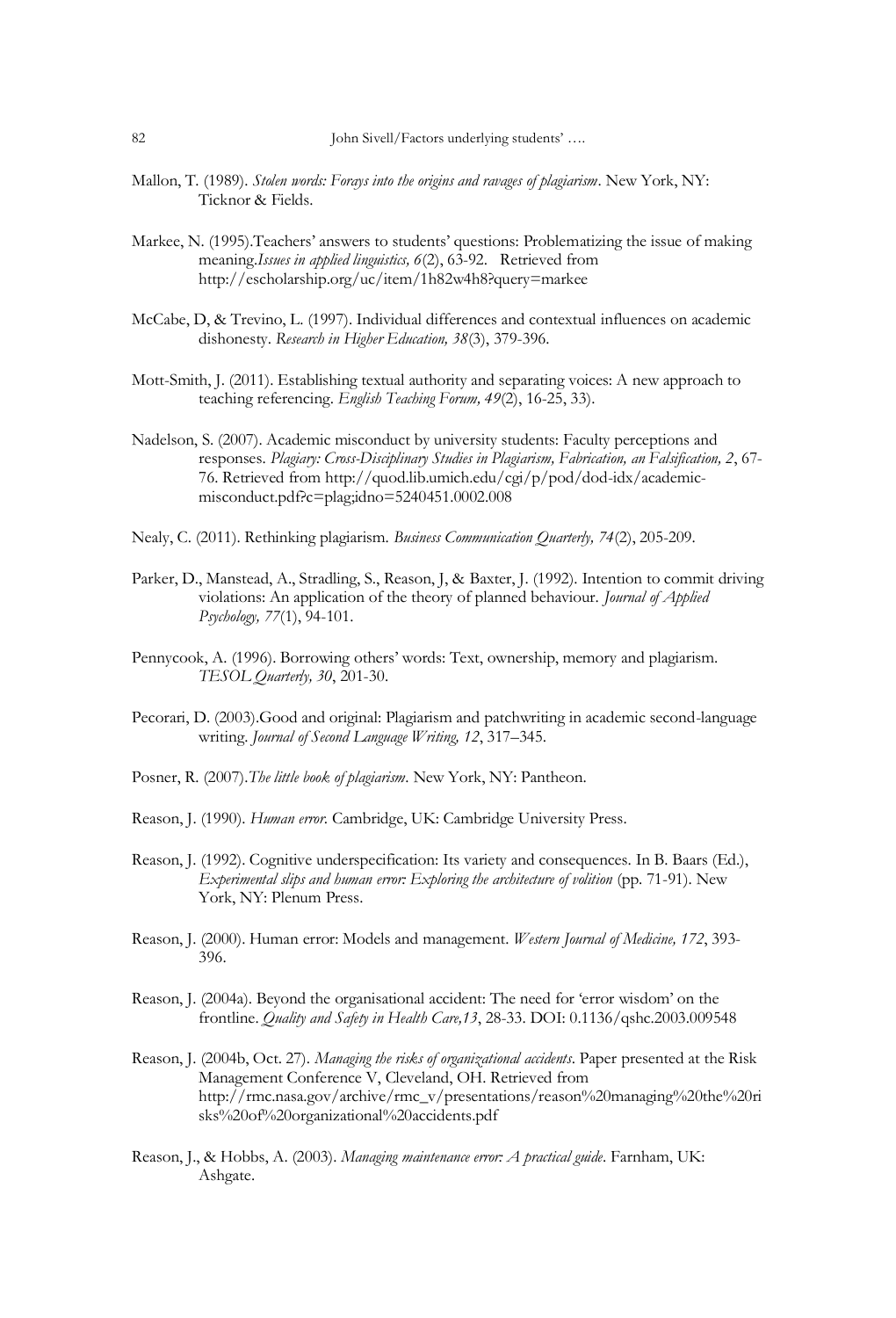- Reason, J., Parker, D., & Lawton, R. (1998). Organizational controls and safety: The varieties of rule-related behaviour. *Journal of Occupational and Organizational Psychology,71*, 29-304.
- Roberts, D. (2011). An epidemic of plagiarism: Original is best but when is copying copying? *Transfusion Medicine, 21*, 286-288.
- Rogers, E. (1995) *Diffusion of Innovations*. 4th Edition. New York,NY: Free Press.
- Roig, M. (2001). Plagiarism and paraphrasing criteria of college and university professors. *Ethics & Behavior, 11*(3), 307-323. DOI: 10.1207/S15327019EB1103\_8
- San Diego State University. (2010) *The crime of intellectual kidnapping*. Retrieved from http://infotutor.sdsu.edu/plagiarism/index.cfm?p=graphic
- Schmidt, R. (2001). Attention. In P. Robinson (Ed.), *Cognition and second language instruction* (pp. 3- 32). Cambridge, UK: Cambridge University Press.
- Seleskovitch, C. (1976/1984). De l'expérience aux concepts. In D. Seleskovitch, & M. Lederer, (1984). *Interpréter pour traduire* (pp. 72-103). Paris, France: Didier.
- Singhal, A. (1982). Factors in students' dishonesty. *Psychological Reports, 51*(3), 775-780.
- Sutherland-Smith, W. (2010). Retribution, deterrence and reform: The dilemmas of plagiarism management at universities. *Journal of Higher Education Policy and Management, 32*(1), 5-16.
- Swain, M., & Lapkin, S. (2002). Talking it through: Two French immersion learners' response to reformulation. *International Journal of Educational Research, 37*, 285–304.
- Valentine, K. (2006). Plagiarism as literary practice: Recognizing and rethinking ethical binaries. *College Composition and Communication, 58*(1), 89-109.
- Wagenaar, W., Hudson, P., & Reason, J. (1990). Cognitive failures and accidents. *Applied Cognitive Psychology, 4*, 273-294.
- Walker, J. (2010). Measuring plagiarism: Researching what students do, not what they say they do. *Studies in Higher Education, 35*(1), 41-59.
- Whitley, B., & Keith-Spiegel, P. (2002). *Academic dishonesty: An educator's guide*. Mahwah NJ: Erlbaum.
- Widdowson, H. (1978). *Teaching language as communication*. Oxford, UK: OUP.
- Williams, S. (2001) How do I know if they're cheating? Teacher strategies in an information age. *The Curriculum Journal, 12*(2), 225-239.
- Yeo, S., & Chien, R. (2007). Evaluation of a process and proforma for making consistent decisions about the seriousness of plagiarism incidents. *Quality in Higher Education, 13*(2), 187-204.